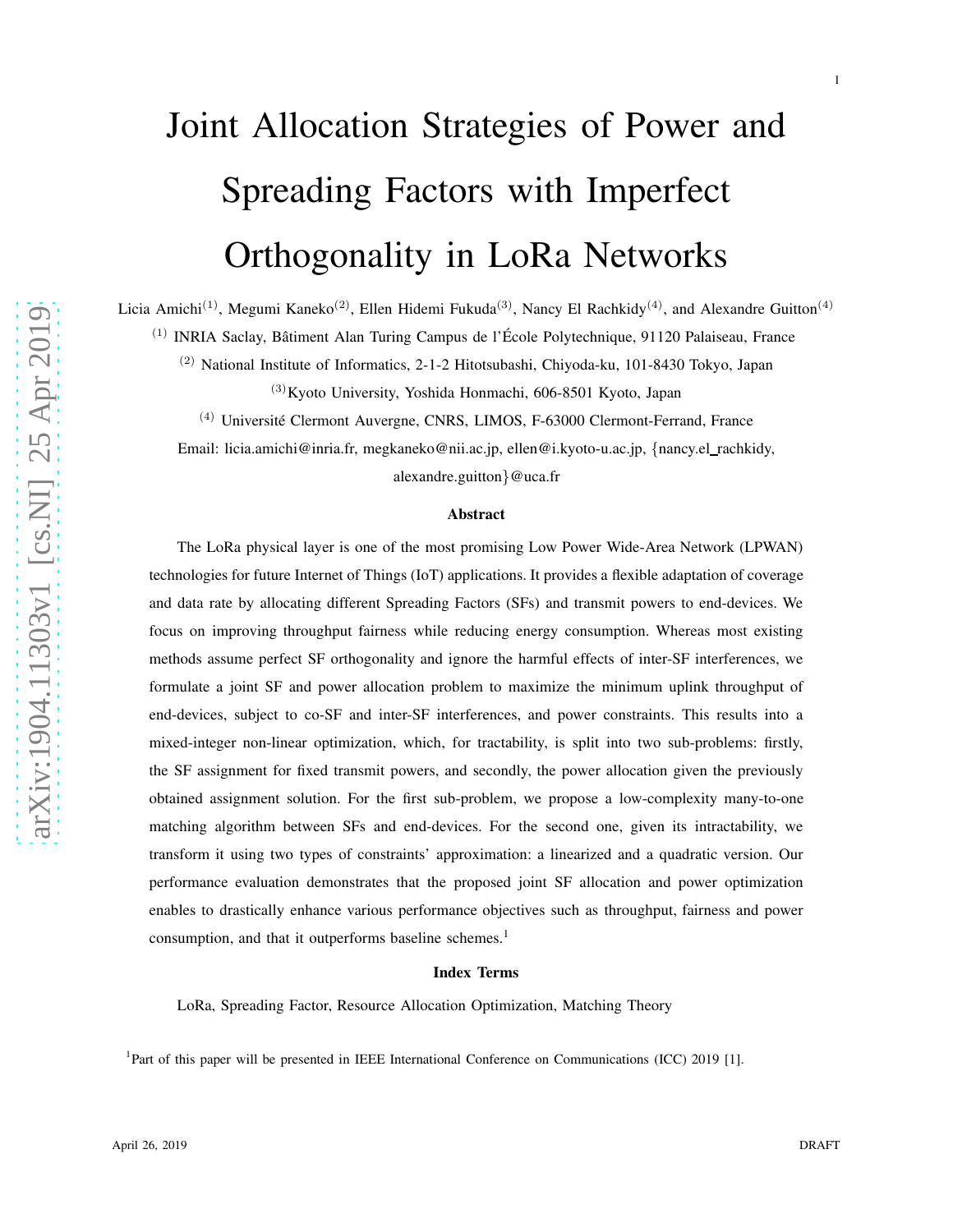### I. INTRODUCTION

A wide range of applications will be enabled by the advent of Internet of Things (IoT) technology, among which smart cities, intelligent transportation systems and environmental monitoring. Given the expected proliferation of such IoT devices in the near future, providing tailored wireless communication protocols with high spectral efficiency and low power consumption is becoming more and more urgent. Indeed, many of these services will depend on the future IoT Wireless Sensor Networks (WSNs), supported by the newly developed Low-Power Wide-Area Network (LPWAN) technologies such as LoRa, SigFox or Ingenu [2–5]. The LoRa physical layer uses the Chirp Spread Spectrum (CSS) modulation technique, where each chirp encodes  $2<sup>m</sup>$  values, for Spreading Factor (SF)  $m = 7$  to 12 [6], and which allows multiple end-devices to use the same channel simultaneously. Based on the LoRa physical layer, LoRaWAN defines the MAC layer protocol standardized by LoRa Alliance [7]. It is an increasingly used LPWAN technology, as it operates in the ISM unlicensed bands and enables a flexible adaptation of transmission rates and coverages under low energy consumption [6]. The LoRaWAN architecture is a star topology, where end-devices communicate with the network server through gateways over several channels based on ALOHA mechanism, with duty cycle limitations [4]. In LoRaWAN, smaller SFs provide higher data rates but reduced ranges, while larger SFs allow longer ranges but lower rates [5].

The main issue of LoRa-based networks such as LoRaWAN is the throughput limitation: the physical bitrate varies between 300 and 50000 bps [7]. In addition, collisions are very harmful to the system performance as the LoRa gateway is unable to correctly decode simultaneous signals sent by devices using the same SF on the same channel. Such interferences will be referred to as co-SF interferences. Although SFs were widely considered to be orthogonal among themselves, some recent studies have shown that this is not the case by experimentally evaluating the effects of inter-SF interferences [8–10]. Thus, authors in [11] have analyzed the effect of imperfect SF orthogonality, through the comparison of two scenarios, perfect and imperfect SF orthogonality. Authors in [12] also analyzed the achievable uplink LoRa throughput under imperfect SF orthogonality, and have demonstrated the harmful impact of both co-SF and inter-SF interferences on the overall throughput. More recently, [10] also unveiled a significant drop in performance when taking into account the inter-SF interferences in high-density deployments. In [13], the authors proposed a model for analyzing the performance of a multi-cell LoRa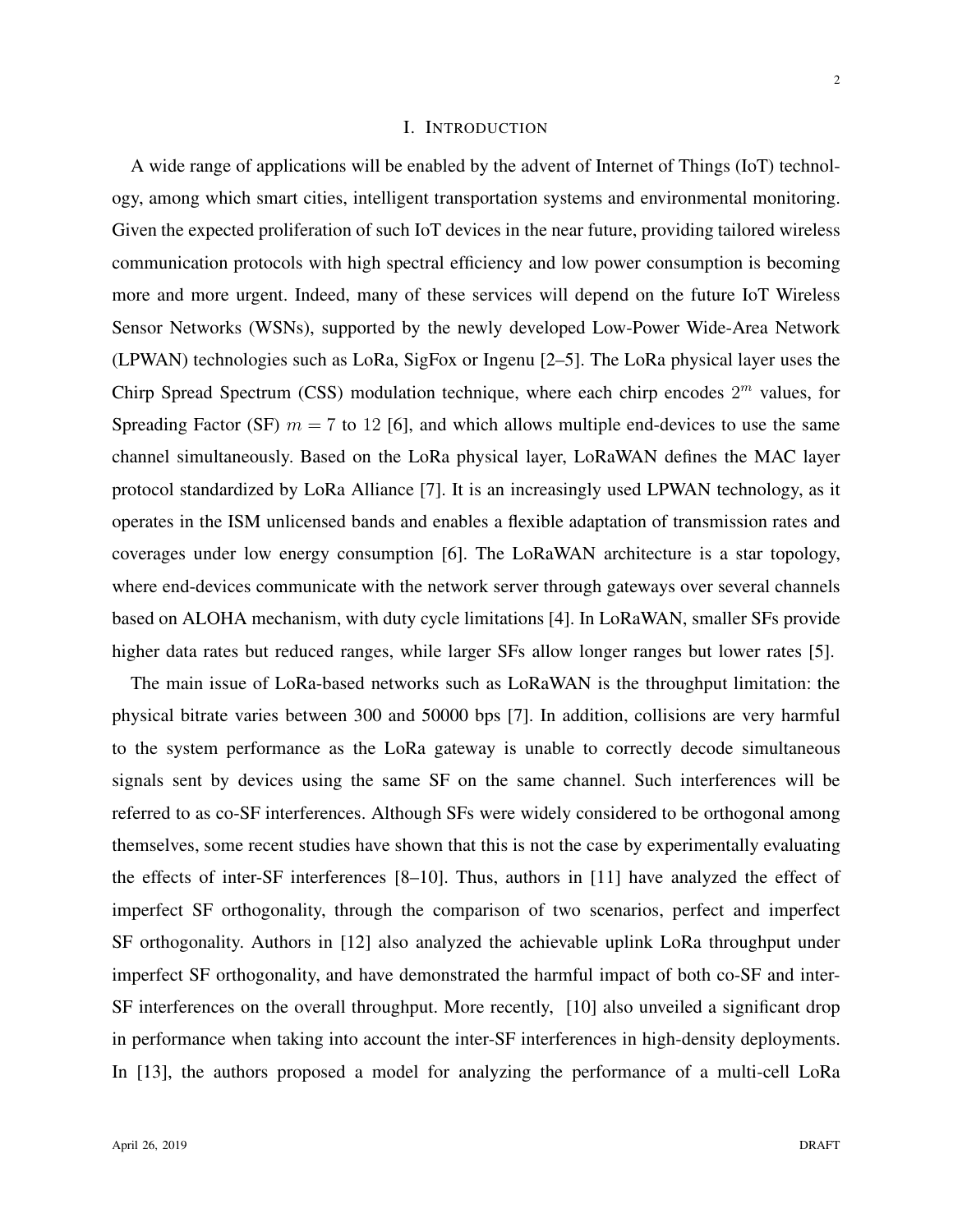system considering co-SF interference, inter-SF interference, and the aggregated intra and intercell interferences. They also highlighted the necessity for an SF allocation scheme accounting for these interferences.

In order to improve the LoRa system performance, a number of works have proposed resource optimization methods [14–16]. However, most papers, so far, have assumed perfect orthogonality among SFs. In particular, the authors in [14] designed a channel and power allocation algorithm that maximizes the minimal rate. However, no SF allocation nor SF-dependent rates were considered, despite the strong dependency of the rate to SFs. In addition, the solution of [14] requires instantaneous Channel State Information (CSI) feedback, which is not adapted to LoRa networks due to their energy consumption limitations [7]. In [15], a heuristic SF-allocation is proposed in addition to a transmit power control algorithm, where end-devices with similar path losses are simply assigned to the same channel with different SFs, according to their distance to the gateway. Although the issue of inter-SF interferences was highlighted, it was ignored in their proposed solution. The authors of [16, 17] proposed a method for decoding superposed LoRa signals using the same SF, as well as a full MAC protocol enabling collision resolution, the combination of which was shown to drastically outperform LoRaWAN jointly in terms of network throughput, delay, and energy efficiency. Finally, reference [18] extended the channel allocation method of [14] by investigating power allocation, and proposed an algorithm based on Markov decision process modeling.

Therefore, in this work, we jointly investigate the issues of SF and transmit power allocation optimization under both co-SF and inter-SF interferences. Unlike our preliminary work [1] which only considered SF allocation under fixed transmit power, and treated the cases of co-SF and inter-SF interferences separately, we now tackle the joint SF and power allocation under a generalized co-SF and inter-SF interference modeling. We focus on the problem of maximizing the minimum achievable short-term average rate in the uplink, whereby short-term average rate is defined as the average rate over random channel fading, but given a fixed position of end-devices. This metric is especially suited for LoRa networks, since the end-devices will likely be fixed for a certain period of time (at least for a few seconds) in many applications, and their positions known at the gateway, as in conventional signal-strength-based SF allocation methods [7]. Firstly, we formulate a joint SF assignment and power allocation problem by modeling the achievable uplink short-term average rate under co-SF and inter-SF interferences, and power constraints.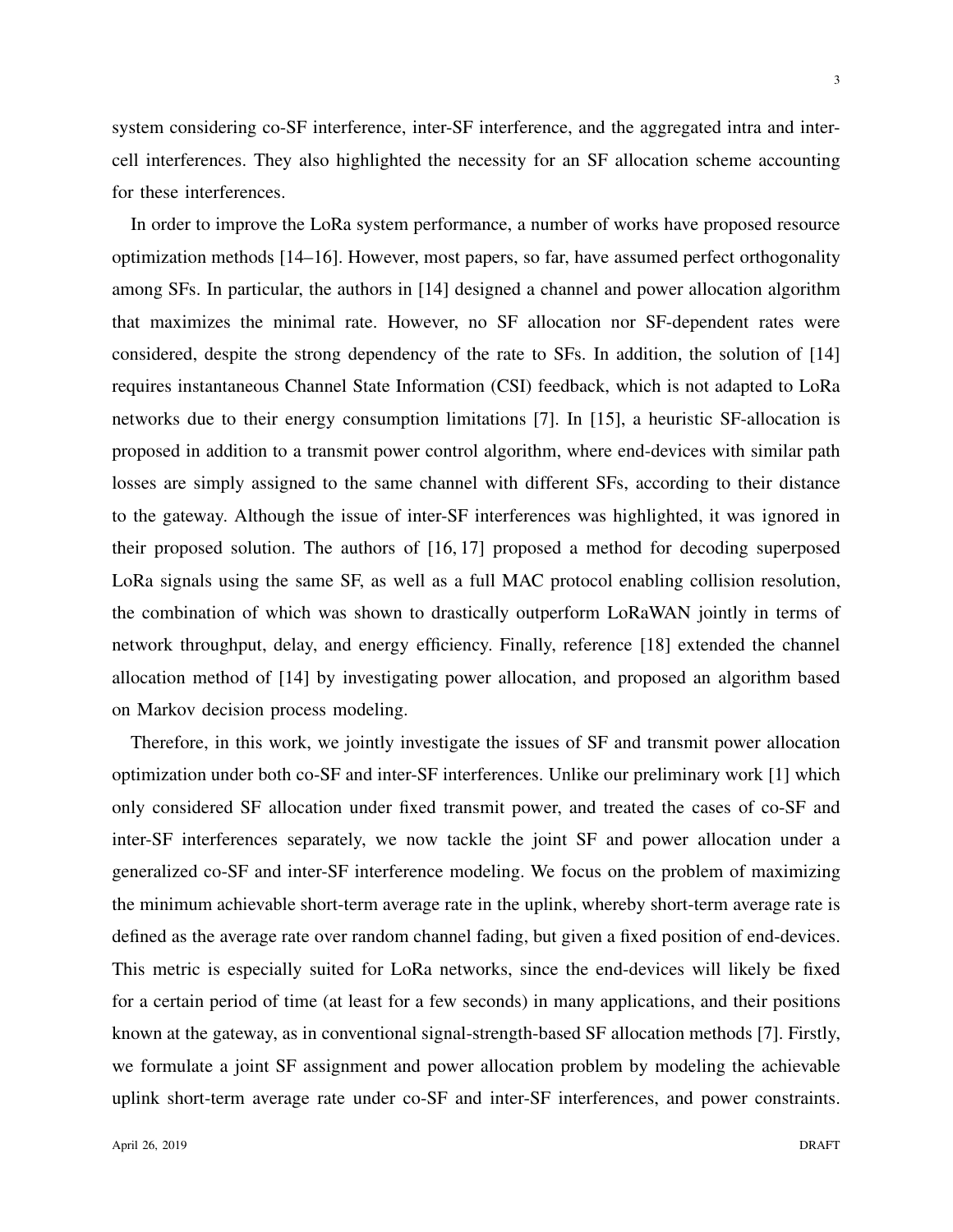

Fig. 1. LoRa network, with end-devices transmitting simultaneously on various SFs

Next, given the mathematical intractability of this mixed-integer optimization problem, we split it into two sub-problems: SF assignment under fixed transmit power, then transmit power allocation given the previous SF assignment solution. To solve the first sub-problem, we propose an SFallocation algorithm based on matching theory. We show its stability and convergence properties, and analyze its computational complexity. Next, we transform the second sub-problem into an equivalent feasibility problem with non-linear constraints. To make it tractable, we propose to approximate the constraints in two different ways: linear and quadratic. The numerical results demonstrate that, compared to baseline schemes, our proposed method not only provides larger minimum rates, but also jointly improves the network throughput and fairness level. Moreover, the proposed power control further improves the system's performance in terms of minimum achievable rates and user fairness, while realizing massive power savings.

The remainder of this paper is organized as follows. Section II describes the system model. Section III presents our joint SF and transmit power allocation problem and its contraints. Section IV details a low-complexity many-to-one matching algorithm for the first sub-problem. Section V discusses our transmit power allocation scheme for the second sub-problem. Section VI studies the performance of the proposed algorithms. Finally, Section VII presents our conclusions.

#### II. SYSTEM MODEL

We consider a gateway located at the center of a circular cell or radius R km and N enddevices randomly distributed within it and simultaneously active, as depicted in Figure 1. We denote by N the set of end-devices and by  $M = \{7, 8, \ldots, 12\}$  the set of SFs. We assume that all end-devices transmit on the same channel  $c$  of bandwidth  $BW$ , with a duty cycle of 100%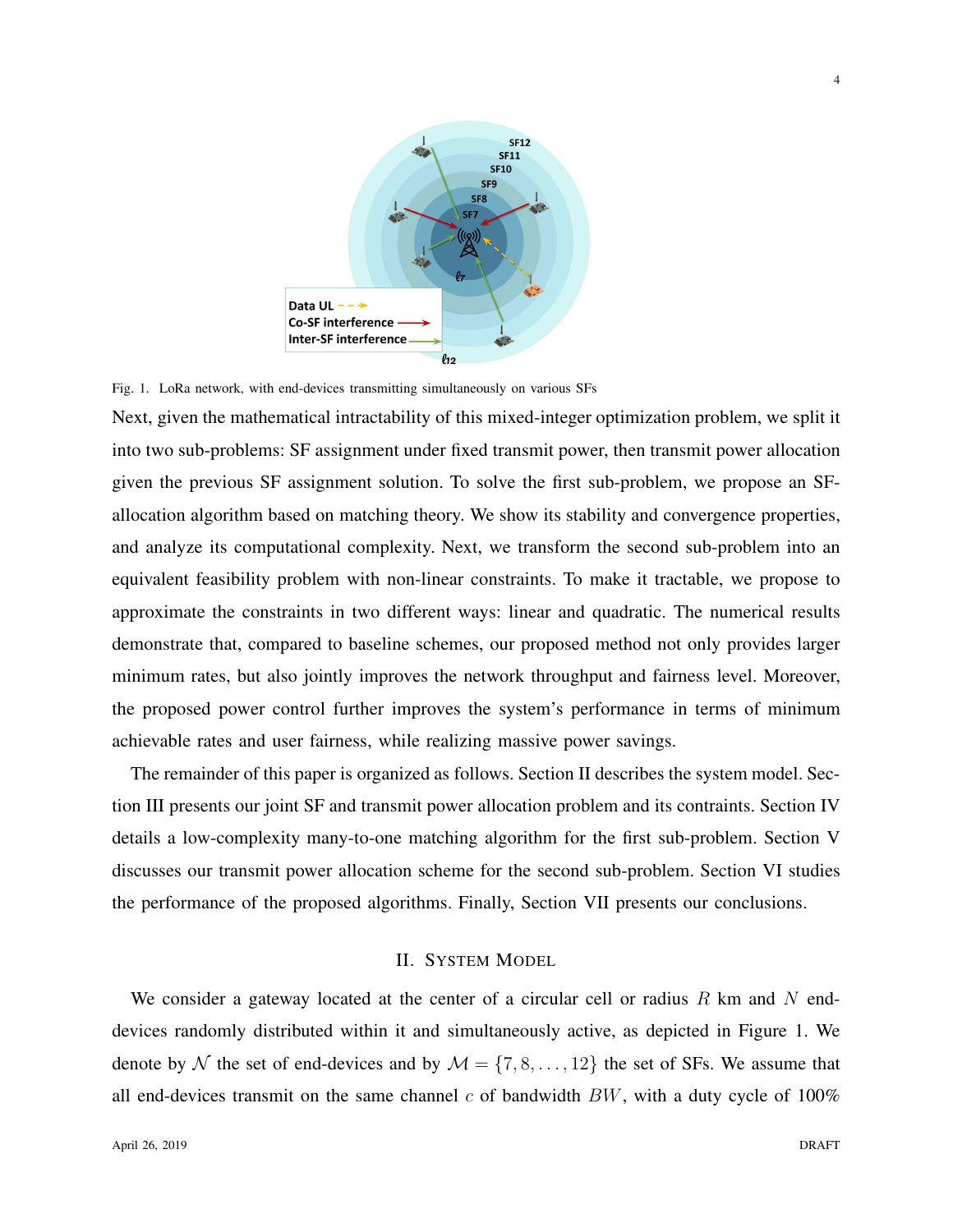| SF~m | <b>Bit-rate</b> $[kb/s]$ | Receiver        | Reception                     | <b>InterSF</b>                  | <b>Distance ranges</b> |
|------|--------------------------|-----------------|-------------------------------|---------------------------------|------------------------|
|      |                          | sensitivity [6] | thresh. $\theta_{r \times m}$ | thresh. [19] $\tilde{\theta}_m$ |                        |
|      |                          | [dBm]           | [dB]                          | [dB]                            |                        |
| 7    | 5.47                     | $-123$          | -6                            | $-7.5$                          | [0,l <sub>7</sub> ]    |
| 8    | 3.13                     | $-126$          | $-9$                          | $-9$                            | $(l_7,l_8]$            |
| 9    | 1.76                     | $-129$          | $-12$                         | $-13.5$                         | $(l_8, l_9]$           |
| 10   | 0.98                     | $-132$          | $-15$                         | $-15$                           | $(l_9,l_{10}]$         |
| 11   | 0.54                     | $-134.5$        | $-17.5$                       | $-18$                           | $(l_{10},l_{11}]$      |
| 12   | 0.29                     | $-137$          | $-20$                         | $-22.5$                         | $(l_{11}, l_{12}]$     |

#### TABLE I

LORA CHARACTERISTICS AT BW=125KHZ [12]

without loss of generality <sup>2</sup>. The data bit-rate  $R_m$  of  $SF_m$ ,  $m \in \mathcal{M}$ , is given by [6],

$$
R_m = \frac{m \times CR}{\frac{2^m}{BW}},\tag{1}
$$

where  $CR = \frac{4}{4+}$  $\frac{4}{4+x}$  is the coding rate, with  $x \in \{1, 2, 3, 4\}.$ 

Let  $h_n$  be the channel gain between the end-device n and the gateway,  $f_c$  the carrier frequency and  $A(f_c) = (f_c^2 \times 10^{-2.8})^{-1}$  the deterministic path-loss [12]. Then, the uplink instantaneous Channel-to-Noise Ratio (CNR),  $\zeta_{nm}$ , for end-device n at  $SF_m$  is given by [12],

$$
\zeta_{nm} = \frac{|h_n|^2 \mathcal{A}(f_c)}{r_n^{\alpha} \sigma_c^2},\tag{2}
$$

where  $r_n$  is the distance from end-device n to the gateway,  $\alpha$  is the path loss exponent and  $\sigma_c^2 = -174 + NF + 10\log_{10}(BW)$  dBm is the Additive White Gaussian Noise (AWGN) and NF is the receiver noise figure. Assuming Rayleigh fading channels, the CNR  $\zeta_{nm}$  is modeled as an exponential random variable with mean  $\overline{\zeta}_{nm} = \frac{A(f_c)}{r^{\alpha}_{\text{eq}}\sigma_c^2}$  $\frac{A(f_c)}{r_n^{\alpha}\sigma_c^2}.$ 

The area covered by each SF is given by the distance ranges in Table I [12],

$$
l_m = e^{\frac{1}{\alpha} \times \ln\left(\frac{A(f_c)}{LB_m}\right)},\tag{3}
$$

where  $LB_m$  is the link budget of the SF<sub>m</sub> defined as  $LB_m = P_{\text{max}} - \theta_{rx_m}$ , given the receiver sensitivity  $\theta_{rx_m}$  of each SF<sub>m</sub> in Table I and  $P_{\text{max}}$  the maximal transmit power. Hence, larger SFs result in larger communication ranges, with  $l_{12} = R$ .

<sup>2</sup>LoRaWAN imposes a duty cycle of 1% in some channels [7], in which case the theoretically achievable throughput would be 100-fold, see Section VI.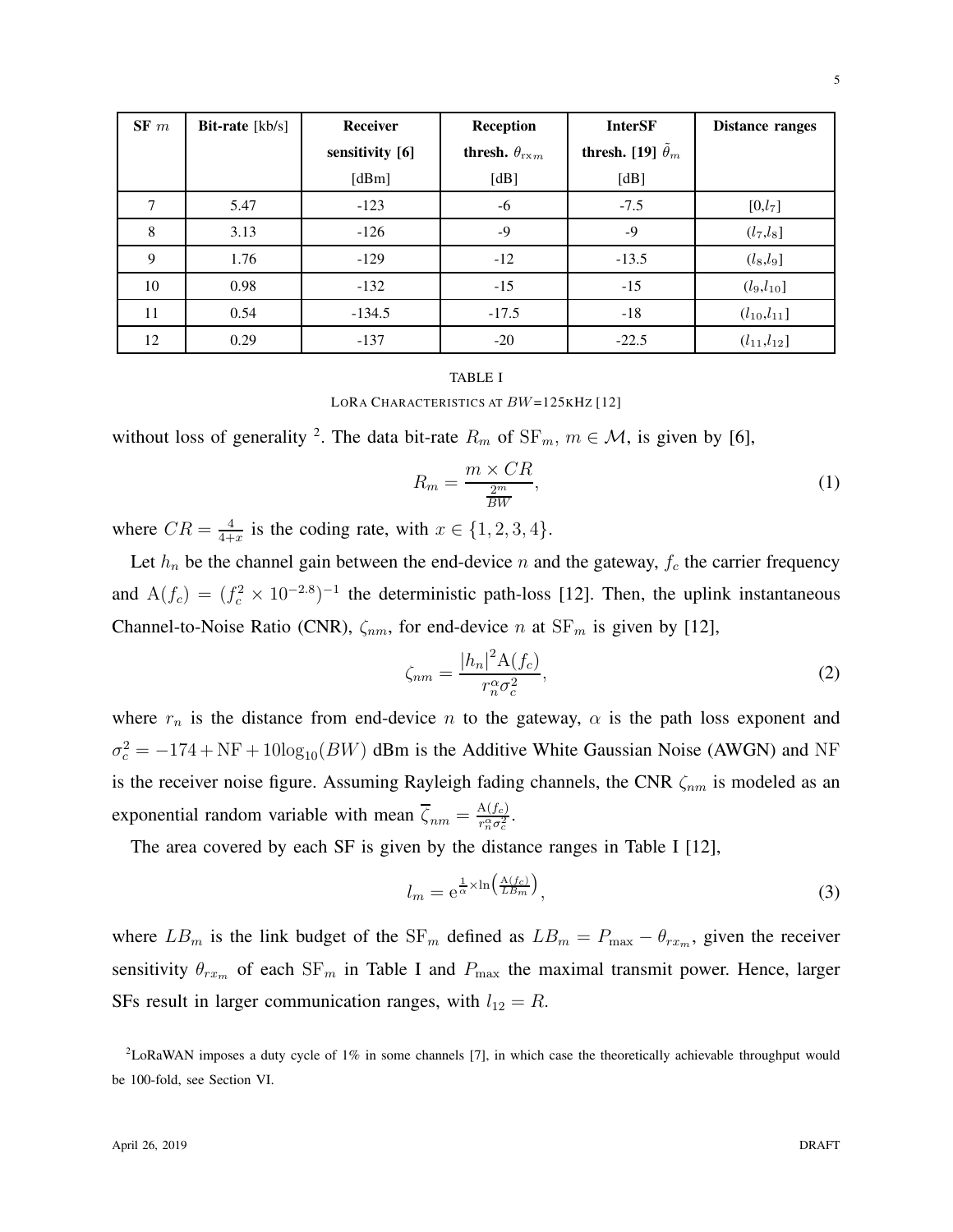Next, we denote the SF assignment by  $s_{ij}$  and define it as,

$$
s_{ij} = \begin{cases} 1, \text{if end-device } i \text{ uses SF } j \\ 0, \text{otherwise.} \end{cases}
$$

If there is only one end-device n assigned to  $SF_m$ , this end-device is only subject to inter-SF interferences caused by end-devices using a different SF. Hence the inter-SF Signal-to-Interference-plus-Noise-Ratio (SINR) of end-device  $n$  can be expressed as

$$
\text{SINR}_{nm}^{\text{inter}} = \frac{\zeta_{nm} p_{nm}}{\sum_{i \in \mathcal{N}_{-n}} \sum_{j \in \mathcal{M}_{-m}} s_{ij} p_{ij} \zeta_{ij} + 1},\tag{4}
$$

where  $p_{nm}$  is the transmission power of the end-device n at  $SF_m$ ,  $\mathcal{N}_{-n} = \mathcal{N} \setminus \{n\}$  and  $\mathcal{M}_{-m} =$  $\mathcal{M}\backslash\{m\}.$ 

When there is more than one end-device assigned to a SF, these devices are subject to both inter-SF and co-SF interferences. Therefore, the co-SF SINR of device n on  $SF<sub>m</sub>$  is written as,

$$
\text{SINR}_{nm}^{\text{co}} = \frac{\zeta_{nm} p_{nm}}{\sum_{i \in \mathcal{N}_{-n}} \sum_{j \in \mathcal{M}_{-m}} s_{ij} p_{ij} \zeta_{ij} + \sum_{i \in \mathcal{N}_{-n}} s_{im} p_{im} \zeta_{im} + 1}.
$$
 (5)

Note that this is a more general model as compared to that of [1], which assumed the dominance of co-SF interferences over inter-SF interferences. In conformity to LoRaWAN standards, instantaneous CSI feedback is not assumed, unlike [14]. Hence, the SF allocation is performed every period of time, during which the long-term fading instance, i.e., path loss, can be assumed to be fixed. This is well suited to a wide range of applications envisioned for IoT systems based on LoRa, expected to be static, or with low mobility [20]. Therefore, the achievable uplink short-term average rate for end-device n at  $SF_m$  is given similarly to [12] by,

$$
\tau_{nm} = R_m \times P_{\text{cap}}^{(n,m)},\tag{6}
$$

where  $P_{\text{cap}}^{(n,m)}$  is the probability of successful reception analyzed in the following section.

### III. PROBLEM FORMULATION

In this section, we formulate the joint SF and power allocation optimization problem in our considered LoRa-based system, under imperfect SF orthogonality. In particular, the goal will be to improve the overall fairness of the system by maximizing the minimal uplink average rate over end-devices and SFs, under co-SF and inter-SF interferences. We first derive the expression of the probability of successful reception,  $P_{\text{cap}}^{(n,m)}$ . Assuming  $N > 1$ , there are two cases: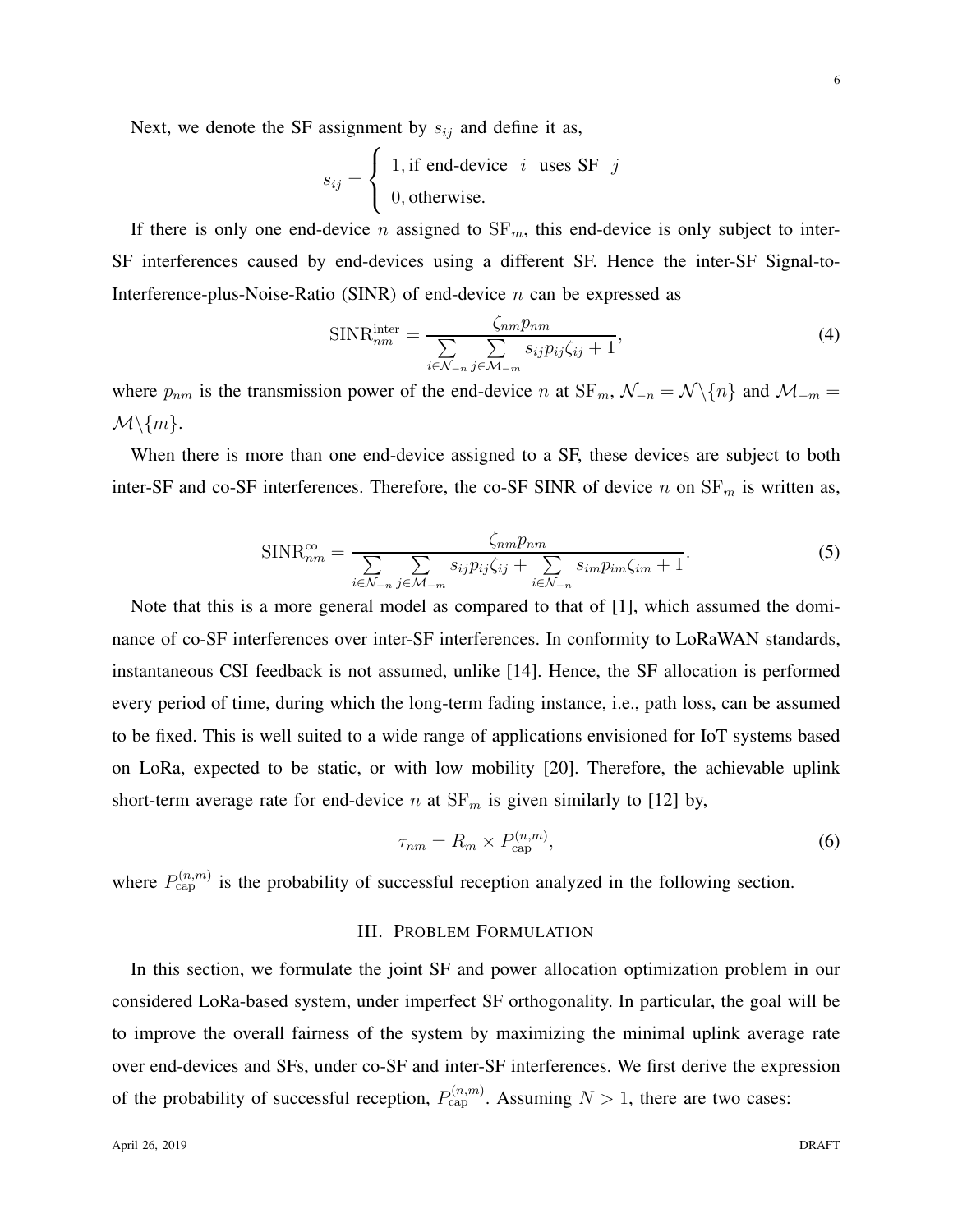*1) One end-device* n at  $SF_m$ : end-device n is only subject to inter-SF interferences. The transmission can be successfully decoded if the node satisfies the *inter-SF* as well as the signal *reception* conditions. In this case, inter-SF interferences are more critical than the signal reception condition since there are always inter-SF interferences for  $N > 1$ . Hence the probability of successful transmission can be written as,

$$
P_{\text{cap}_{\text{ISF}}}^{(n,m)} = P\left(\text{SINR}_{nm}^{\text{inter}} \ge \tilde{\theta}_m\right),\tag{7}
$$

where SINR<sup>ther</sup> is given in (4) and  $\tilde{\theta}_m$  is the inter-SF interference capture threshold for SF<sub>m</sub>, defined in Table I. Using the random instantaneous CNR variables  $\zeta_{nm}$  for all  $(n, m)$  and marginalizing over them, it has been shown in [1] with similar calculations as in [12] that (7) can be written as,

$$
P_{\text{cap}_{\text{ISF}}}^{(n,m)} = e^{-\frac{\tilde{\theta}_m \sigma_c^2 r_m^{\alpha}}{A(f_c)p_{nm}}} \prod_{i \in \mathcal{N}_{-n}} \prod_{j \in \mathcal{M}_{-m}} \frac{1}{\tilde{\theta}_m s_{ij} \frac{p_{ij}}{p_{nm}} \times (\frac{r_n}{r_i})^{\alpha} + 1}.
$$
 (8)

*2) More than one end-device at*  $SF_m$ : in this case, the co-SF interferences as well as the inter-SF interferences largely dominate the signal reception condition [12]. Therefore, the success probability is expressed as in [21],

$$
P_{\text{cap}_{\text{coSF}}}^{(n,m)} = P\left(\text{SINR}_{nm}^{\text{co}} \ge \theta_{\text{co}}\right),\tag{9}
$$

where SINR $_{nm}^{co}$  is given in (5) and  $\theta_{co}$  is the co-SF capture threshold which is equal to 6dB for all  $SF_m$  [6, 21]. With similar calculations as in [1], we obtain

$$
P_{\text{cap}_{\text{coSF}}}^{(n,m)} = e^{-\frac{\theta_{\text{co}}\sigma_{\text{c}}^2 r_n^{\alpha}}{A(f_{\text{c}})p_{nm}}} \left( \prod_{i \in \mathcal{N}_{-n}} \prod_{j \in \mathcal{M}_{-m}} \frac{1}{\theta_{\text{co}} s_{ij} \frac{p_{ij}}{p_{nm}}} \times \left(\frac{r_n}{r_i}\right)^{\alpha} + 1} \right) \prod_{i \in \mathcal{N}_{-n}} \frac{1}{\theta_{\text{co}} s_{im} \frac{p_{im}}{p_{nm}}} \times \left(\frac{r_n}{r_i}\right)^{\alpha} + 1}.
$$
\n(10)

Given the above analysis, the joint SF and transmit power allocation optimization underlaying LoRaWAN network is formulated as follows (for  $N > 1$ ),

$$
\max_{\substack{s_{nm}p_{nm} \ (n,m)\in\\N\times\mathcal{M}\\ \text{s.t. } s_{nm}\neq 0}} f(s_{nm}, p_{nm}) = s_{nm} R_m P_{\text{cap}}^{(n,m)}, \tag{11}
$$

where the minimization is over the  $s_{nm}$  that are non-zero, and

$$
P_{\text{cap}}^{(n,m)} = I\left(\sum_{k \in \mathcal{N}} s_{km} \ge 2\right) P_{\text{cap}_{\text{coSF}}}^{(n,m)} + I\left(\sum_{k \in \mathcal{N}} s_{km} = 1\right) P_{\text{cap}_{\text{ISF}}}^{(n,m)},\tag{12}
$$

7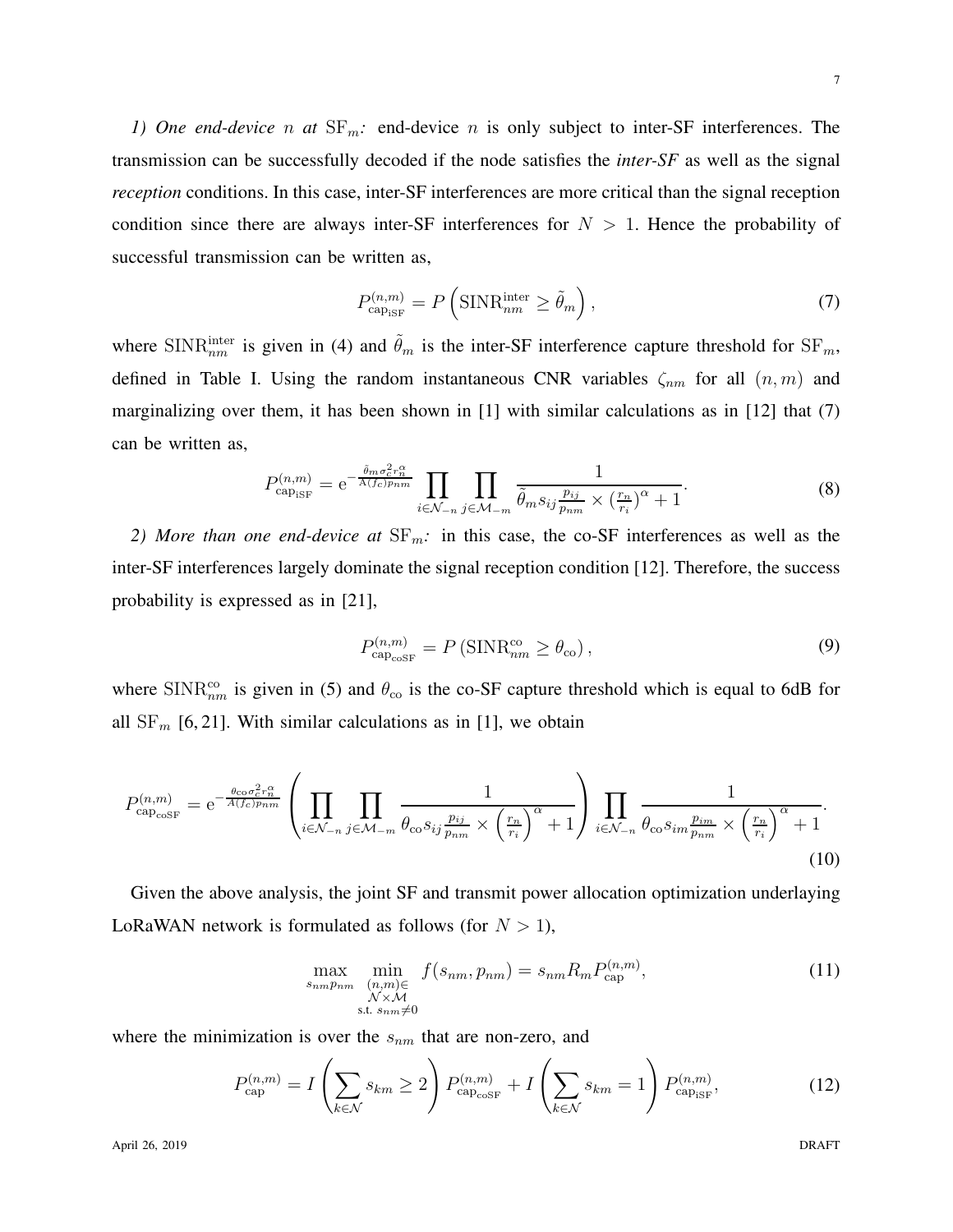where  $I(C)$  is the indicator function, i.e., it equals 1 if the condition C is verified and 0 otherwise. Finally, the overall optimization problem becomes

$$
(P) \max_{\substack{s_{nm}p_{nm} \ (n,m)\in\mathcal{N}\times\mathcal{M} \\ \text{s.t. } s_{nm}\neq 0}} \min_{\substack{(n,m)\in\mathcal{N}\times\mathcal{M} \\ \text{s.t. } s_{nm}\neq 0}} \mathcal{S}_{km} = 1\right) e^{-\frac{\tilde{\theta}_{m}\sigma_c^2 r_n^{\alpha}}{A(f_c)p_{nm}}} \prod_{i\in\mathcal{N}_{-n}} \prod_{j\in\mathcal{M}_{-m}} \frac{1}{\tilde{\theta}_{m} s_{ij} \frac{p_{ij}}{p_{nm}} \left(\frac{r_n}{r_i}\right)^{\alpha} + 1} + I\left(\sum_{k\in\mathcal{N}} s_{km} \geq 2\right) e^{-\frac{\theta_{\text{co}}\sigma_c^2 r_n^{\alpha}}{A(f_c)p_{nm}}} \left(\prod_{i\in\mathcal{N}_{-n}} \prod_{j\in\mathcal{M}_{-m}} \frac{1}{\theta_{\text{co}} s_{ij} \frac{p_{ij}}{p_{nm}} \left(\frac{r_n}{r_i}\right)^{\alpha} + 1}\right) \prod_{i\in\mathcal{N}_{-n}} \frac{1}{\theta_{\text{co}} s_{im} \frac{p_{im}}{p_{nm}} \left(\frac{r_n}{r_i}\right)^{\alpha} + 1}
$$
\n
$$
(13)
$$

$$
\text{s.t.} \qquad \mathbf{C1:} \ 0 \le p_{nm} \le P_{\max}, p_{nm} \in \mathbb{R}^+\tag{13a}
$$

$$
\text{C2: } s_{nm} \in \{0, 1\}, \ \forall (n, m) \in \mathcal{N} \times \mathcal{M} \tag{13b}
$$

C3: 
$$
\sum_{m \in \mathcal{M}} s_{nm} \leq 1, \ \forall n \in \mathcal{N}
$$
 (13c)

$$
C4: \sum_{n \in \mathcal{N}} s_{nm} \le N_{\max}(m), \ \forall m \in \mathcal{M}
$$
 (13d)

C5: if 
$$
N > M, 1 \le \sum_{n \in \mathcal{N}} s_{nm}, \ \forall m \in \mathcal{M}
$$
 (13e)

Our objective function (13) expresses the maximization of the minimum data-rate over all served end-devices (i.e., for which  $s_{nm} \neq 0$ ) and SFs. Constraint (13a) is the power budget, where the maximum transmit power per end-device is fixed to  $P_{\text{max}}$ . Constraint (13b) defines the binary SF allocation variables  $s_{nm}$ . Constraints (13c) and (13d)<sup>3</sup> ensure that an end-device n is assigned to at most one SF, and that the maximal number of end-devices sharing  $SF_m$ is  $N_{\text{max}}(m)$ . Finally, (13e) ensures that if there are enough end-devices ( $N > M$ ), no SFs should remain unused, i.e., at least one end-device should be allocated to each SF. Clearly,  $(P)$ is a mixed-integer problem with a non-convex objective function, as it includes both binary allocation variables  $s_{nm}$  and continuous power allocation variables  $p_{nm}$ . Such problems are known to be generally NP-hard [22], making them difficult to solve. We therefore propose to solve this problem by decomposing it into the following two optimization phases: (1) the discrete optimization phase of the allocation of binary variables  $s_{nm}$  while keeping the power allocation variables  $p_{nm}$  fixed to  $P_{\text{max}}$ , (2) the continuous optimization phase of the power allocation

<sup>&</sup>lt;sup>3</sup>Setting  $N_{\text{max}}(m)$  enables to control the harmful effects of co-SF interferences, and reduces the computational complexity of the proposed method, as shown in Sections IV-D and VI-C.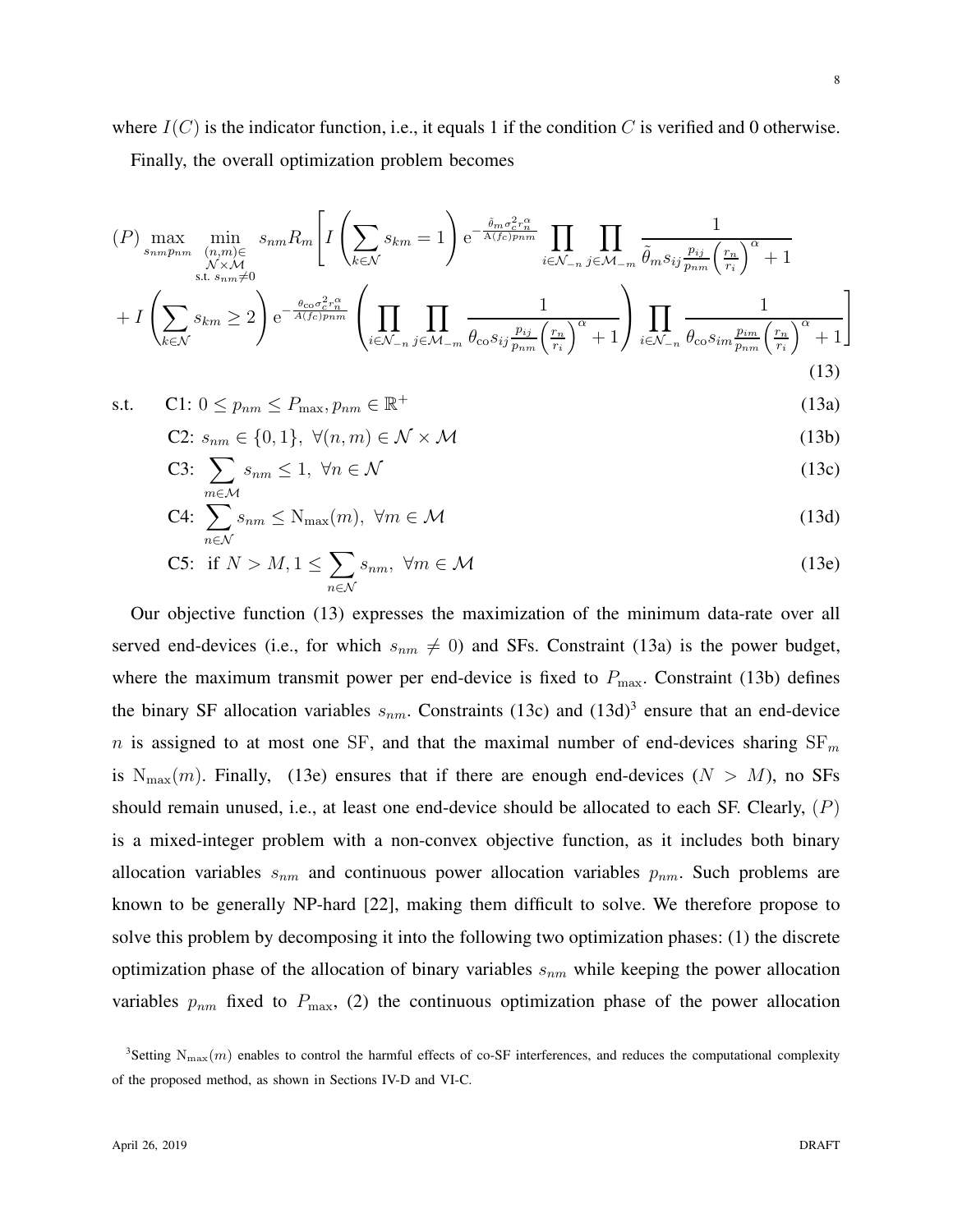variables  $p_{nm}$ , where the allocation variables have been fixed to their previous solution. These two phases may be iterated until convergence, or until the maximum number of iterations  $N_I$ has been reached.

Denoting by  $\mathbf{s} = [s_{nm}]$  and  $\mathbf{p} = [p_{nm}], \forall n \in \mathcal{N}, m \in \mathcal{M}$ , the SF assignment vector and transmit power vector for all end-devices, respectively, Algorithm 1 provides the overview of the general proposal.

| <b>Algorithm 1</b> Proposed joint SF and transmit power allocation                                                                                   |                            |  |  |
|------------------------------------------------------------------------------------------------------------------------------------------------------|----------------------------|--|--|
| <b>Initialization:</b> SF assignment vector: $\mathbf{s}^{(0)} \leftarrow 0$ , transmit power vector: $\mathbf{p}^{(0)} \leftarrow P_{\text{max}}$ . |                            |  |  |
| 1: $i \leftarrow 1$ .                                                                                                                                |                            |  |  |
| $2: d\mathbf{0}$                                                                                                                                     |                            |  |  |
| SF assignment: find $\mathbf{s}^{(i)}$ , for fixed $\mathbf{p}^{(i)} \leftarrow P_{\text{max}}$ .<br>3:                                              | $\triangleright$ (Sec. IV) |  |  |
| Transmit power allocation: find $p^{(i)}$ , for fixed $s^{(i)}$ .<br>4:                                                                              | $\triangleright$ (Sec. V)  |  |  |
| 5: while $f(\mathbf{s}^{(i)}, \mathbf{p}^{(i)}) - f(\mathbf{s}^{(i-1)}, \mathbf{p}^{(i-1)}) \ge \epsilon$ or $i \le N_I$ .                           |                            |  |  |

In the next sections, we describe each of the optimization phases.

## IV. PROPOSED SPREADING FACTOR ALLOCATION

#### *A. Formulation of the proposed SF allocation optimization*

In this section, the problem of SF allocation is addressed. We assume that all end-devices transmit with the maximum transmission power, i.e.,  $p_{nm} = P_{\text{max}}$ ,  $\forall n, m$ . This problem can be formulated as follows,

$$
(P1)\max_{s_{nm}}\min_{\substack{(n,m)\in\atop N\times\mathcal{M}\\ \text{s.t. } s_{nm}\neq 0}}f(s_{nm})=s_{nm}R_m\left[I\left(\sum_{k\in\mathcal{N}}s_{km}\geq 2\right)e^{-\frac{\theta_{\text{co}}\sigma_c^2r_n^{\alpha}}{A(f_c)P_{\text{max}}}}\times\prod_{i\in\mathcal{N}_{-n}}\frac{1}{\theta_{\text{co}}s_{im}(\frac{r_n}{r_i})^{\alpha}+1}\right]\n+I\left(\sum_{k\in\mathcal{N}}s_{km}=1\right)e^{-\frac{\tilde{\theta}_{m}\sigma_c^2r_n^{\alpha}}{A(f_c)P_{\text{max}}}}\times\prod_{(i,j)\in\tilde{\theta}_{m}s_{ij}(\frac{r_n}{r_i})^{\alpha}+1}\right]
$$
\n(14)

$$
\begin{array}{ccc}\n\text{(i,j)} & \text{(ii,j)} & \text{(iii)} \\
\text{(iv)} & \text{(v)} & \text{(v)} \\
\text{s.t.} & \text{C1: } s_{nm} \in \{0, 1\}, \ \forall (n, m) \in \mathcal{N} \times \mathcal{M}\n\end{array} \tag{14a}
$$

$$
\text{C2: } \sum_{m \in M} s_{nm} \le 1, \ \forall n \in \mathcal{N} \tag{14b}
$$

C3: 
$$
\sum_{n \in \mathcal{N}} s_{nm} \le N_{\max}(m), \ \forall m \in \mathcal{M}
$$
 (14c)

C4: if 
$$
N > M, 1 \le \sum_{n \in \mathcal{M}} s_{nm}, \ \forall m
$$
 (14d)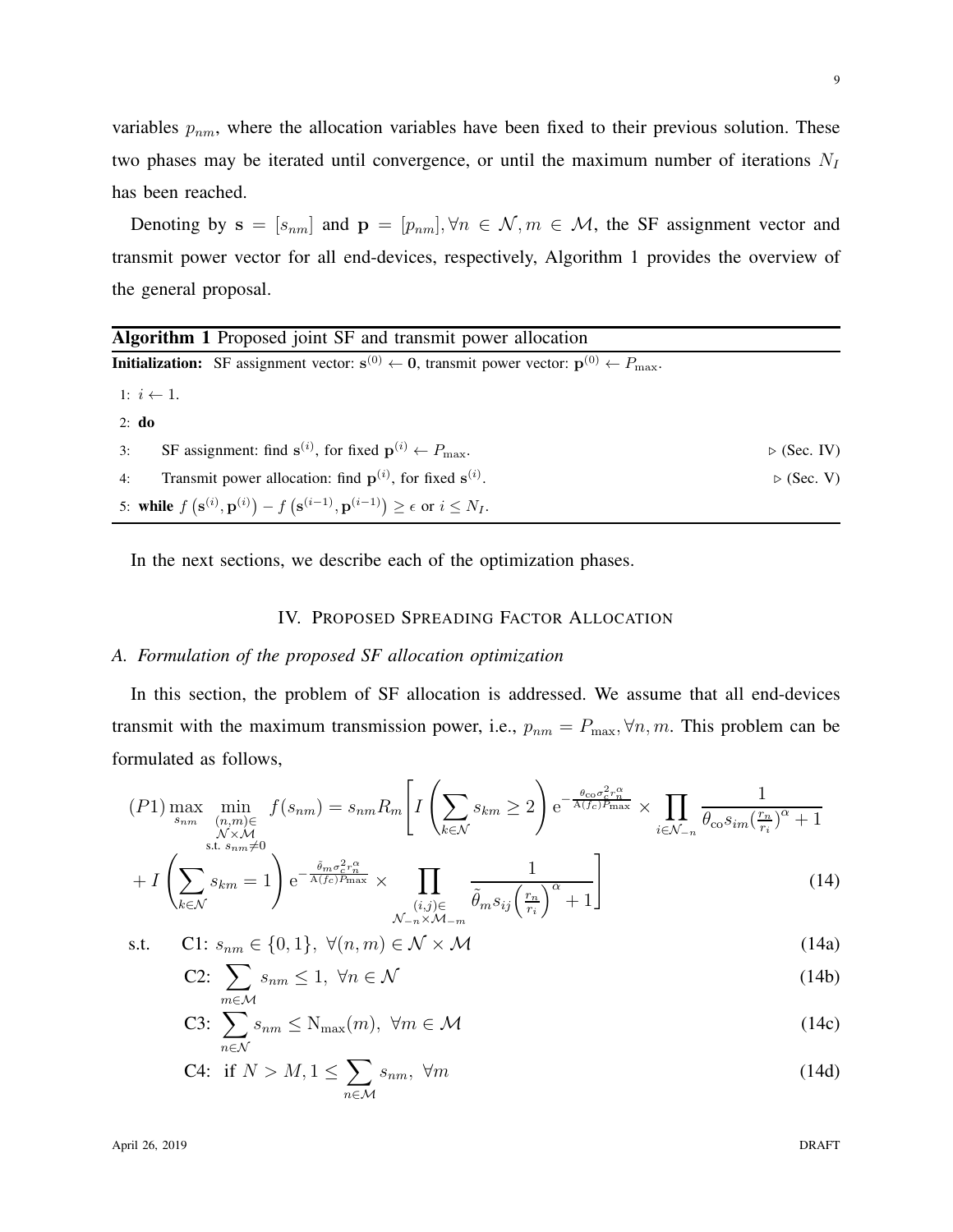$(P1)$  is an integer programming problem, given the binary variables  $s_{nm}$ , with a non-linear objective function, hence it is difficult to obtain its optimal solution. Therefore, we propose an optimized SF allocation method, using tools from matching theory.

Matching theory is a promising tool for resource allocation in wireless networks [23]. According to this theory, our considered allocation problem  $(P1)$  can be classified as a many-to-one matching problem with conventional externalities and peer effects. There are two sets of players, the set of SFs and the set of end-devices, where each player of the one set seeks to be matched with players of the opposing set. An end-device prefers to be matched to the SF offering the highest utility, while each SF prefers to be matched with the group of end-devices with the highest utility. The difficulty of our problem is that there is an interdependency between nodes' preferences, i.e., whenever an end-device is matched to an SF, the preferences of the other enddevices may change due to co-SF and inter-SF interferences. In addition to these conventional externalities (preference interdependency) and unlike the problem in [14] where only orthogonal channels (not SFs) were considered, our problem exhibits peer effects that are caused by inter-SF interferences. That is, the preferences of an end-device depend not only on the identity of the SF and the number of end-devices assigned to it, but also on the assignment of end-devices to other SFs (since they cause inter-SF interferences). Therefore, to solve  $(P1)$ , we propose a many-to-one matching algorithm between the set  $M$  of SFs and the set  $N$  of end-devices. Next, we define the basic concepts of matching theory.

## *B. Fundamentals of Matching Theory*

In order to describe our proposed matching-based algorithm, we describe the basic concepts of matching theory that have been used in our algorithm:

- Matching pair: a couple  $(n, m)$  assigned to each other.
- Quotas of a player: the maximum number of players with which it can be matched
	- Each end-device has a quota of 1 (14b),
	- Each  $SF_m$  has a quota of  $N_{max}(m)$  end-devices (14c).
- Utility of an end-device: defined for our problem as its short-term average rate. If it is the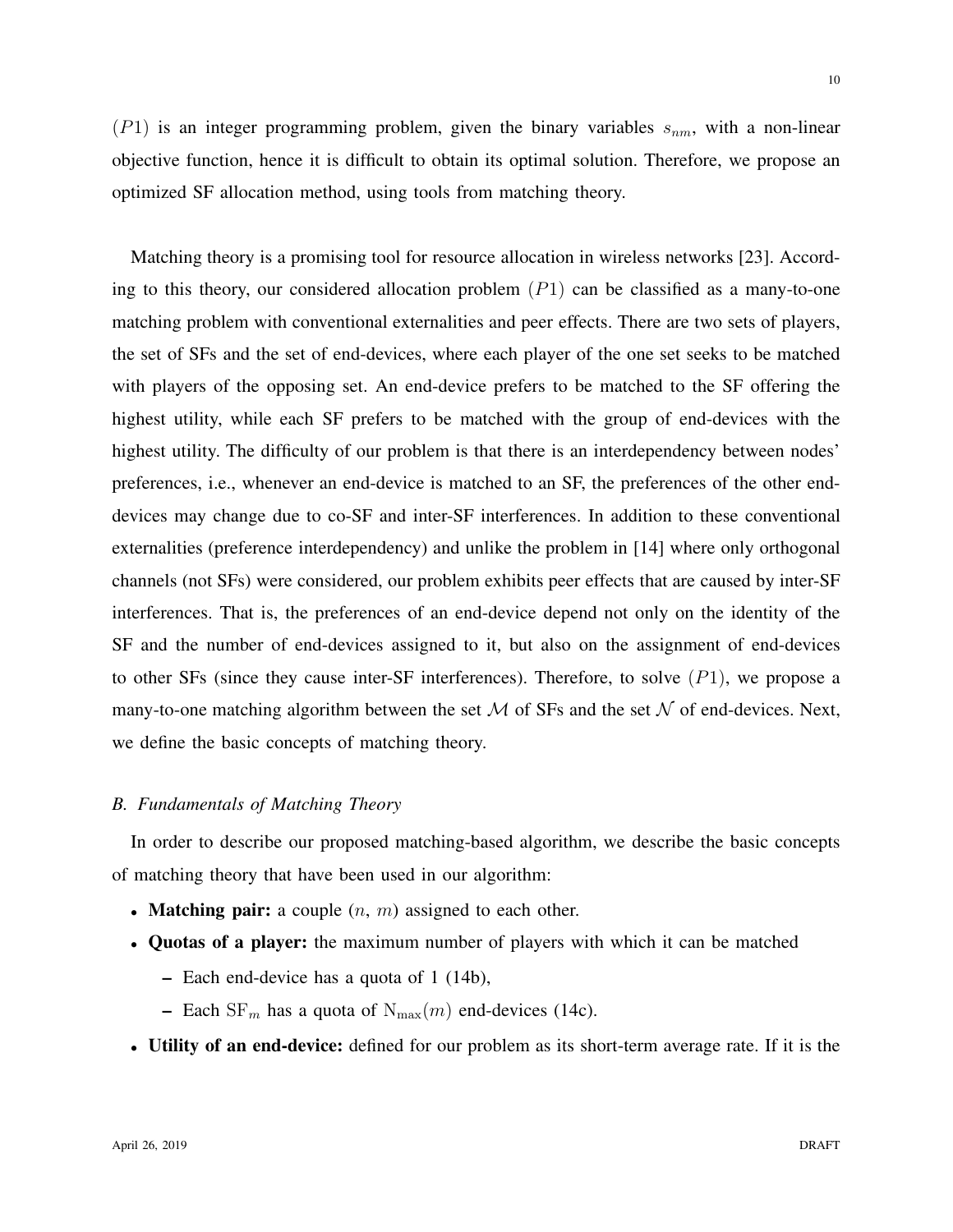only end-device at  $SF_m$ ,

$$
U_n = R_m e^{-\frac{\tilde{\theta}_m \sigma_c^2 r_n^{\alpha}}{A(f_c)P_{\text{max}}}} \prod_{i \in \mathcal{N}_{-n}} \prod_{j \in \mathcal{M}_{-m}} \frac{1}{\tilde{\theta}_m s_{ij} \left(\frac{r_n}{r_i}\right)^{\alpha} + 1}.
$$
 (15)

If it shares the  $SF_m$  with other end-devices,

$$
U_n = R_m e^{-\frac{\theta_{\rm co} \sigma_c^2 r_n^{\alpha}}{A(f_c) P_{\rm max}}} \prod_{i \in \mathcal{N}_{-n}} \prod_{j \in \mathcal{M}_{-m}} \frac{1}{\theta_{\rm co} s_{ij} \left(\frac{r_n}{r_i}\right)^{\alpha} + 1} \prod_{i \in \mathcal{N}_{-n}} \frac{1}{\theta_{\rm co} s_{im} \left(\frac{r_n}{r_i}\right)^{\alpha} + 1}.
$$
 (16)

• Utility of an SF: defined for our problem as the minimum short-term average rate among the end-devices assigned to it. If  $SF_m$  is matched to one end-device only:

$$
U_m = R_m e^{-\frac{\tilde{\theta}_m \sigma_c^2 r_m^{\alpha}}{A(f_c)P_{\text{max}}}} \prod_{i \in \mathcal{N}_{-n}} \prod_{j \in \mathcal{M}_{-m}} \frac{1}{\tilde{\theta}_m s_{ij} \left(\frac{r_n}{r_i}\right)^{\alpha} + 1},\tag{17}
$$

otherwise  $U_m$  is given as

$$
U_m = \min_{n \in \mathcal{A}_m} R_m e^{-\frac{\theta_{\rm co} \sigma_c^2 r_n^{\alpha}}{A(f_c) P_{\rm max}}} \prod_{i \in \mathcal{N}_{-n}} \prod_{j \in \mathcal{M}_{-m}} \frac{1}{\theta_{\rm co} s_{ij} \left(\frac{r_n}{r_i}\right)^{\alpha} + 1} \prod_{i \in \mathcal{N}_{-n}} \frac{1}{\theta_{\rm co} s_{im} \left(\frac{r_n}{r_i}\right)^{\alpha} + 1}.
$$
 (18)

where  $A_m$  is the set of end-devices assigned to  $SF_m$ .

- Preference relation: a player q prefers a player  $p_1$  over the player  $p_2$ , if the utility of q is higher when it is matched to  $p_1$  than when it is matched to  $p_2$ .
- Blocking pair: a matching pair  $(n, m)$  is a blocking pair when  $U_n$  or  $U_m$  is higher when  $n$  uses  $m$ , than when they use their current matches, without lowering the utilities of any other end-device nor SF. In this case,  $n$  will leave its current match to be matched to  $m$ .
- Two-sided exchange stable matching: a matching solution where there is no blocking pair.

## *C. Proposed SF-Allocation algorithm*

In this subsection, we describe the steps of the proposed matching-based algorithm which exploits matching techniques as in [14, 23], tailored to our specific problem. First, the gateway performs an initial matching between the set  $M$  of SFs and the set  $N$  of end-devices by the Initial Matching in Algorithm 2. Next, it swaps the matching pairs obtained in the previous step until reaching a two-sided exchange stable matching by the Matching Refinement in Algorithm 3. Details of these steps are given below.

Let  $\mathcal{L}_U$  denote the set of end-devices that are not allocated to any SF, req<sub>m</sub> the requests received by  $SF_m$ , and  $\mathcal{A}_m$  the set of end-devices assigned to  $SF_m$ . We suppose that the gateway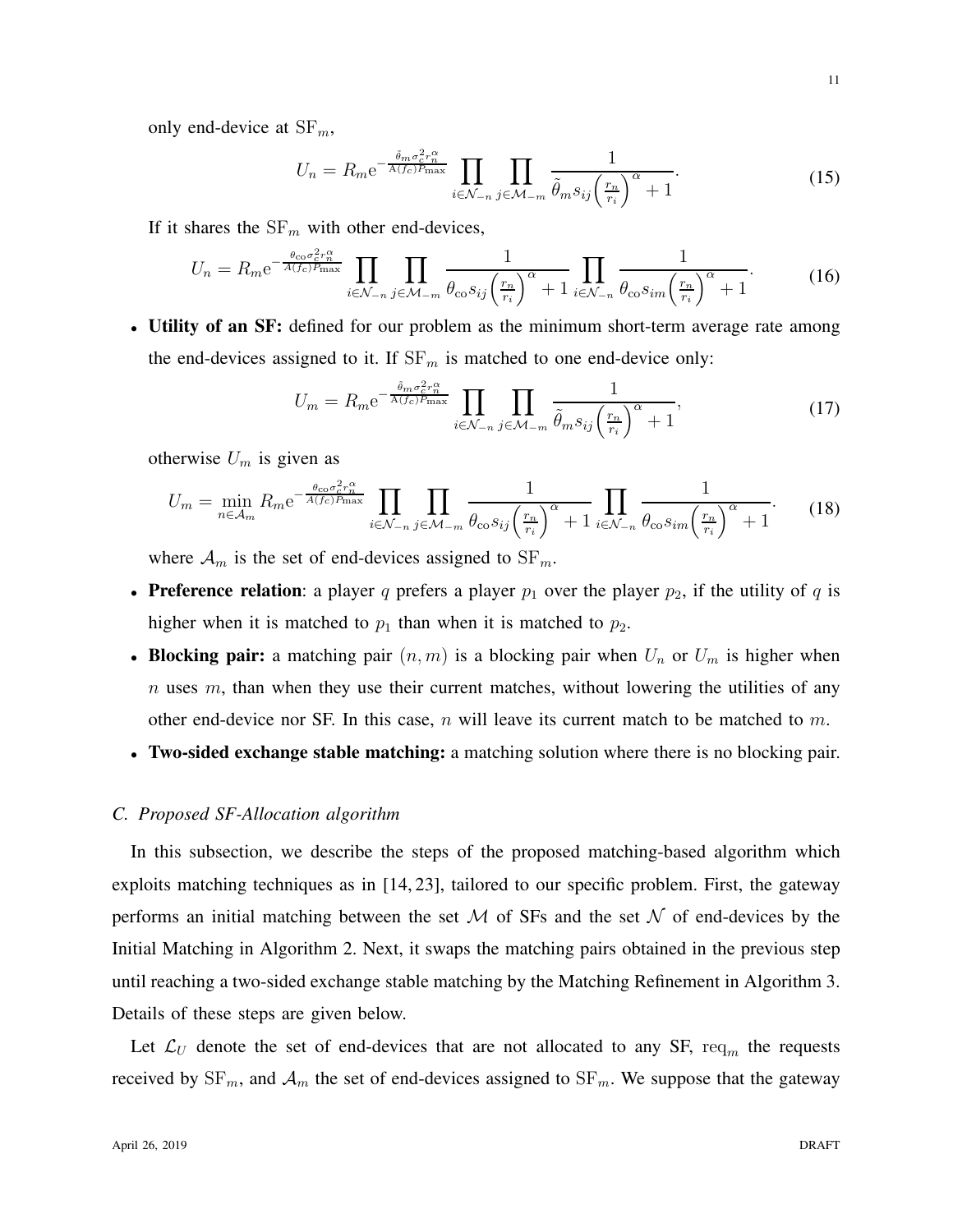knows its distance with all end-devices.

Initialization: the gateway starts by initializing the preference lists of end-devices and SFs. Each end-device n with a distance  $r_n$  to the gateway, can only use SFs if they are included in the coverage area ( $r_n \leq l_m$ ) of the gateway for these SFs, therefore,

$$
\mathcal{L}_{p,n} = \{ m \in \mathcal{M}, \text{ s.t. } r_n \le l_m \},\tag{19}
$$

 $\mathcal{L}_{p,n}$  is sorted according to the increasing order of the distance threshold of the SFs ( $l_m$ ,  $m \in \mathcal{M}$ ), i.e., an SF with higher achievable rate is preferred. On the other hand,  $SF<sub>m</sub>$  only considers enddevices having a distance to the gateway lower than  $l_m$ ,

$$
\mathcal{L}_{p,m} = \{ n \in \mathcal{N}, \text{ s.t. } r_n \le l_m \}. \tag{20}
$$

 $\mathcal{L}_{p,m}$  is ordered such that a user  $n_1 \in \mathcal{L}_{p,m}$  is ranked before another user  $n_2 \in \mathcal{L}_{p,m}$  if  $n_1$  is located in the ring of  $SF_m$   $(n_1 \in (l_{m-1}, l_m])$  but not  $n_2$   $(n_2 \notin (l_{m-1}, l_m])$ , or both are in the ring of  $SF_m$  but  $n_1$  is closer to the gateway than  $n_2$  ( $|r_{n_1}| < |r_{n_2}|$ ). Unmatched end-devices are added to  $\mathcal{L}_U$ .

**Initial Matching:** for each end-device n in the unmatched list  $\mathcal{L}_U$ , if  $\mathcal{L}_{p,n} \neq \emptyset$ , n requests its first preferred SF and removes it from  $\mathcal{L}_{p,n}$ , otherwise the end-device is removed from  $\mathcal{L}_U$  since all SFs it can use have already reached their quota. Then, each  $SF_m$  either accepts all current requests if its quota allows it, or it accepts the requests of its most preferred end-devices that fulfill its quota, if not. This process is repeated until  $\mathcal{L}_U$  becomes empty.

**Matching Refinement:** for each matching pair  $(n, m)$ , the algorithm calculates  $U_m$  using (17) if it is only assigned to end-device n and (18) in the other case. The utility of end-device n is calculated by (15) if it is the only one at  $SF_m$ , and with (16) otherwise. Firstly, if there is an  $SF_l$ that is not assigned to any end-device that allows to increase  $U_n$ , the end-device leaves  $SF_m$  to be matched with  $SF_l$ . Then, the algorithm calculates the utilities of every pair  $(k, l)$ , and makes a swap between  $(n, m)$  and  $(k, l)$  and determines their new utilities. Secondly, if  $(k, m)$  or  $(n, l)$ is a blocking pair, the algorithm makes a swap. This swapping step is repeated until reaching a two-sided exchange stable matching.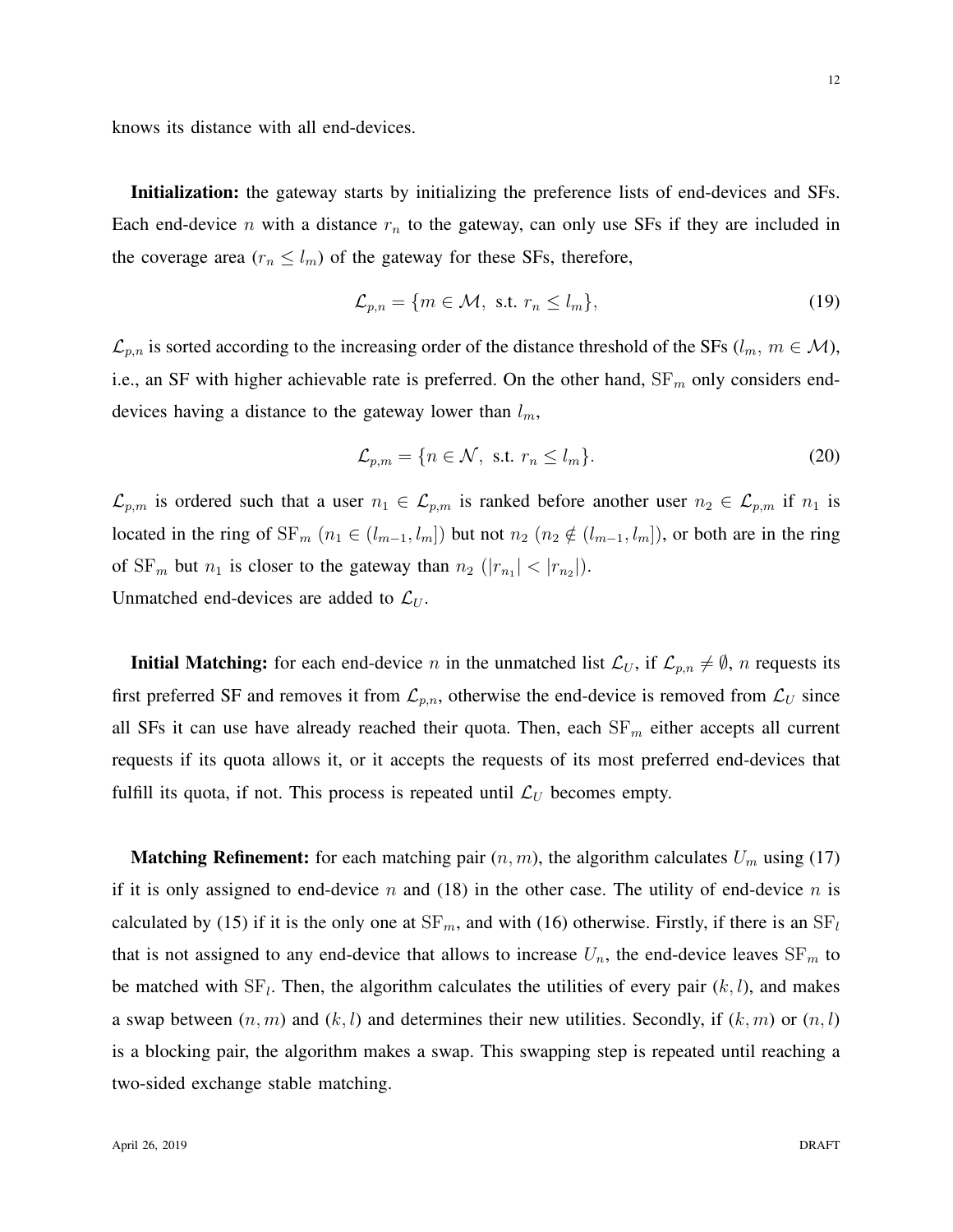## Algorithm 2 Initial Matching

|     | <b>Initialization:</b> Set of unmatched end-devices: $\mathcal{L}_U \leftarrow \mathcal{N}, \mathcal{A}_m \leftarrow \emptyset$ |                              |
|-----|---------------------------------------------------------------------------------------------------------------------------------|------------------------------|
|     | 1: while $\mathcal{L}_U \neq \emptyset$ do                                                                                      |                              |
| 2:  | for $i \in \mathcal{L}_U$ do                                                                                                    |                              |
| 3:  | if $\mathcal{L}_{p,i} = \emptyset$ then                                                                                         |                              |
| 4:  | $\mathcal{L}_U \leftarrow \mathcal{L}_U \backslash \{i\};$                                                                      |                              |
| 5:  | else                                                                                                                            |                              |
| 6:  | $a \leftarrow \text{firstPrefered}(\mathcal{L}_{p,i});$                                                                         | $\triangleright$ Favorite SF |
| 7:  | $\mathcal{L}_{p,i} \leftarrow \mathcal{L}_{p,i} \backslash \{a\};$                                                              |                              |
| 8:  | $\text{req}_a \leftarrow \text{req}_a \cup \{i\};$                                                                              |                              |
| 9:  | for $j \in \mathcal{M}$ do                                                                                                      |                              |
| 10: | if $size(\text{req}_i) > 0$ & $size(\mathcal{A}_j) < N_{Max}(j)$ then                                                           |                              |
| 11: | if $(size(\text{req}_j) + size(\mathcal{A}_j)) \leq N_{Max}(j)$ then                                                            |                              |
| 12: | Accept all the requests and add the end-devices to $A_j$ ;                                                                      |                              |
| 13: | else                                                                                                                            |                              |
| 14: | Accept the requests of the $(N_{\text{max}} - size(A_j))$ most preferred end-devices;                                           |                              |
| 15: | Add them to $A_j$ ;                                                                                                             |                              |

## *D. Proposed SF-Allocation Algorithm Analysis*

We now prove the stability and convergence of the proposed SF-Allocation algorithm, and analyze its computational complexity.

Proposition 1. *Stability: When the proposed algorithm terminates, it finds a two-sided exchange stable matching.*

*Proof.* Let us assume that the proposed SF-allocation algorithm terminates and the final matching is not two-sided exchange stable. Then, the matching contains at least one more blocking pair  $(k, m)$  or  $(n, l)$  where the utility of at least one player among  $\{n, m, k, l\}$ , can be improved without lowering the others' utility. Accordingly, the proposed algorithm would continue, thereby the matching would not be final, which contradicts the initial assumption.  $\Box$ 

Proposition 2. *Convergence: After a finite number of swap operations, the algorithm eventually converges to a two-sided exchange stable matching.*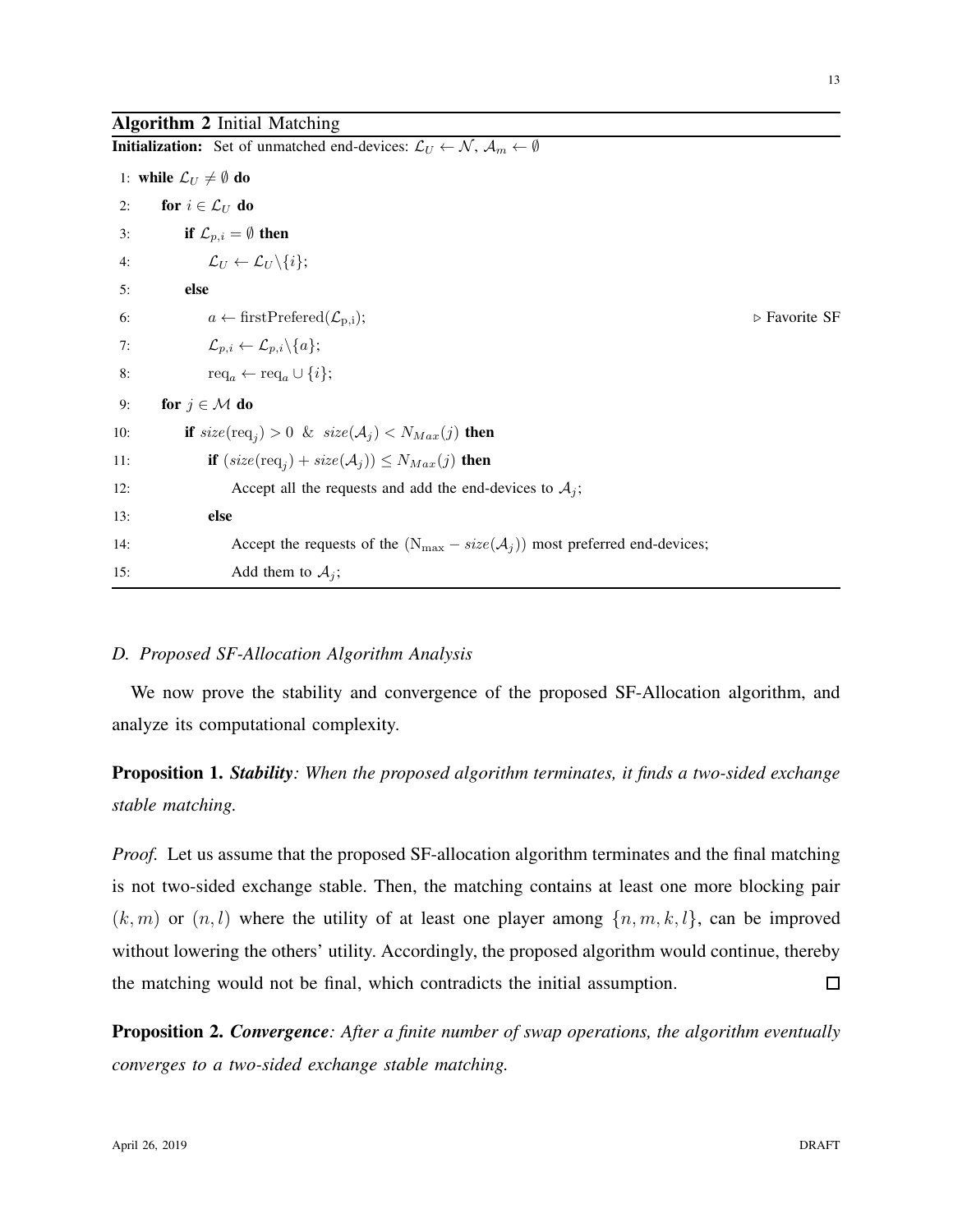|  |  |  | <b>Algorithm 3 Matching Refinement</b> |
|--|--|--|----------------------------------------|
|--|--|--|----------------------------------------|

|     | 1: change←true;                                               |                             |
|-----|---------------------------------------------------------------|-----------------------------|
|     | 2: while change $=$ true do                                   |                             |
| 3:  | change←false;                                                 |                             |
| 4:  | for $j \in \mathcal{M}$ do                                    |                             |
| 5:  | Calculate $U_j$ ;                                             | $\rhd$ eq. (17) or eq. (18) |
| 6:  | for $i \in A_j$ do                                            |                             |
| 7:  | Calculate $U_i$ ;                                             | $\rhd$ eq. (15) or eq. (16) |
| 8:  | for $l \in \mathcal{M}_{-j}$ do                               |                             |
| 9:  | if $size(\mathcal{A}_l)=0$ then                               |                             |
| 10: | $\text{Swap}((i, j), (\emptyset, l));$                        |                             |
| 11: | Calculate the new utility $U'_i$ of i;                        | $\rhd$ eq. (15) or eq. (16) |
| 12: | if $U'_i \geq U_i$ then                                       |                             |
| 13: | Validate the Swap;                                            |                             |
| 14: | change $\leftarrow$ true;                                     |                             |
| 15: | else                                                          |                             |
| 16: | Calculate $U_l$ ;                                             | $\rhd$ eq. (17) or eq. (18) |
| 17: | for $k \in \mathcal{A}_l$ do                                  |                             |
| 18: | Calculate $U_k$ ;                                             | $\rhd$ eq. (15) or eq. (16) |
| 19: | Swap $((i, j), (k, l));$                                      |                             |
| 20: | <b>if</b> $(i, l)$ or $(k, j)$ is a blocking pair <b>then</b> |                             |
| 21: | Validate the Swap;                                            |                             |
| 22: | change $\leftarrow$ true;                                     |                             |

*Proof.* A swap operation occurs if it improves the utility of at least one player without decreasing the others', hence the utilities can only rise. Additionally, the maximal throughput that can be achieved on an  $SF_m$  is upper-bounded by the data bit-rate  $R_m$ , meaning that each  $SF_m$  and the end-devices assigned to it have utilities upper bounded by  $R_m$ .

The number of potential swap operations is finite: end-device assigned to  $SF<sub>l</sub>$  can make at most  $N_{\max}(l) \times$   $\sum$ j∈ $\mathcal{M}_{-l}$  $N_{\text{max}}(j)$  swap operations. The total number of swap operations is thus upper-bounded by  $\Sigma$ l∈M  $N_{\max}(l) \times \sum$ j∈ $\mathcal{M}_{-l}$  $N_{\max}(j).$ 

Proposition 3. *Complexity: The running time of our proposed algorithm is upper-bounded by*  $\mathcal{O}(NM + Q^2M^2)$ , where  $Q = \max_{m \in \mathcal{M}} \{N_{\max}(m)\}.$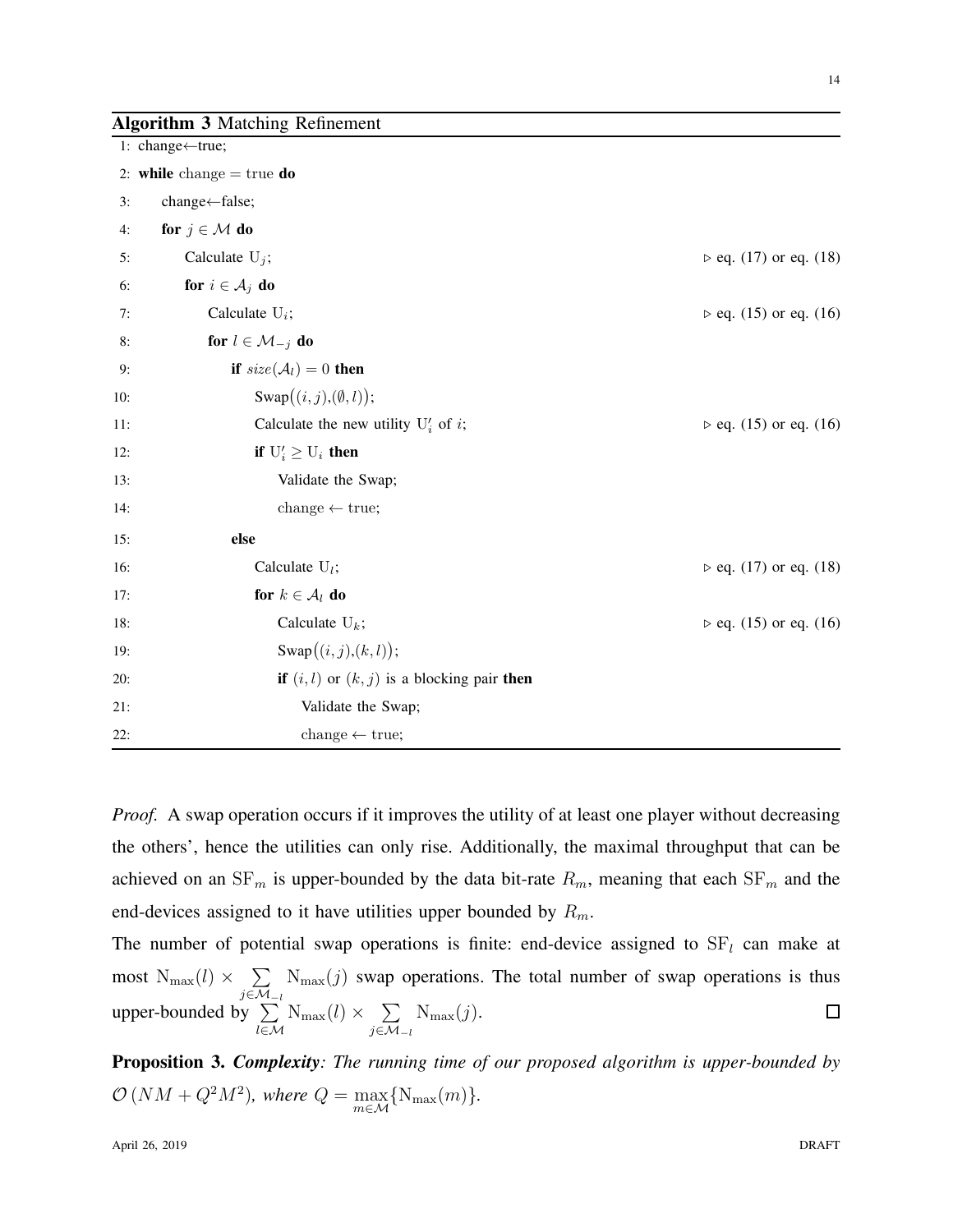*Proof. Initial matching complexity*: in the worst case, all the end-devices have the same preference list, and they are located in the area covered by all the SFs. At round<sub>1</sub> the gateway receives N requests, at round<sub>2</sub> it receives  $N - N_{\text{max}}(m_1)$  requests, at round<sub>i</sub> it receives  $N \sum^{M-1}{\rm N_{max}(}m_i)$  $_{k=1}$ 

requests. Therefore, the total number of requests equals  $NM \sum^{M-1}$  $i=1$  $(M - i) \times N_{\text{max}}(m_i)$ . The complexity of the initial matching is upper bounded by:  $\mathcal{O}(NM)$ .

*Matching refinement complexity*: in each iteration, for each  $SF<sub>m</sub>$ , the algorithm considers at most  $N_{\text{max}}(m)$  end-devices and examines  $\sum$ l∈ $\mathcal{M}_{-m}$  $N_{\text{max}}(l)$  swap operations for each of these enddevices. Therefore, the number of swap operations that are examined in one iteration is upper bounded by  $\sum$ m∈M  $N_{\max}(m) \times \sum$ l∈ $\mathcal{M}_{-m}$  $N_{\text{max}}(l)$ . Let  $Q = \max_{m \in \mathcal{M}} \{N_{\text{max}}(m)\}\$ , thus the computational complexity of the matching refinement is upper bounded by  $\mathcal{O}(Q^2M(M-1)).$ 

In summary, the computational complexity of our algorithm is upper bounded by  $\mathcal{O}(NM + Q^2M^2)$ .

 $\Box$ 

Note that this complexity is not excessive as our algorithm is run at the gateway which is not computationally-limited.

## V. PROPOSED POWER ALLOCATION OPTIMIZATION

Once the end-devices are assigned to SFs, we next optimize the power allocation variables in order to maximize the minimal throughput achieved on each SF. Given the fixed assignment variables  $s_{nm}$ ,  $\forall n,m$  from the previous step, the power allocation problem can be written as follows,

$$
\max_{p_{nm}} \min_{(n,m)\in\mathcal{F}} f(p_{nm}) = R_m \left[ I \left( \sum_{k \in \mathcal{N}} s_{km} = 1 \right) e^{-\frac{\tilde{\theta}_m \sigma_c^2 r_m^{\alpha}}{A(f_c)p_{nm}}} \prod_{i \in \mathcal{N}_{-n}} \prod_{j \in \mathcal{M}_{-m}} \frac{1}{\tilde{\theta}_m \frac{p_{ij}}{p_{nm}} \left( r_i \right)^{\alpha} + 1} + I \left( \sum_{k \in \mathcal{N}} s_{km} \ge 2 \right) e^{-\frac{\theta_{c0} \sigma_c^2 r_m^{\alpha}}{A(f_c)p_{nm}}} \left( \prod_{i \in \mathcal{N}_{-n}} \prod_{j \in \mathcal{M}_{-m}} \frac{1}{\theta_{c0} \frac{p_{ij}}{p_{nm}} \left( r_i \right)^{\alpha} + 1} \right) \prod_{i \in \mathcal{N}_{-n}} \frac{1}{\theta_{c0} \frac{p_{im}}{p_{nm}} \left( r_i \right)^{\alpha} + 1} \right]
$$
\n
$$
\text{s.t.} \quad \text{C1: } 0 \le p_{nm} \le P_{\text{max}}, p_{nm} \in \mathbb{R}^+ \tag{21a}
$$

It can be observed that the objective function  $f(p_{nm})$  of problem (14), unlike in previous works such as [14], is non-linear non-convex, for which a global optimum is difficult to obtain.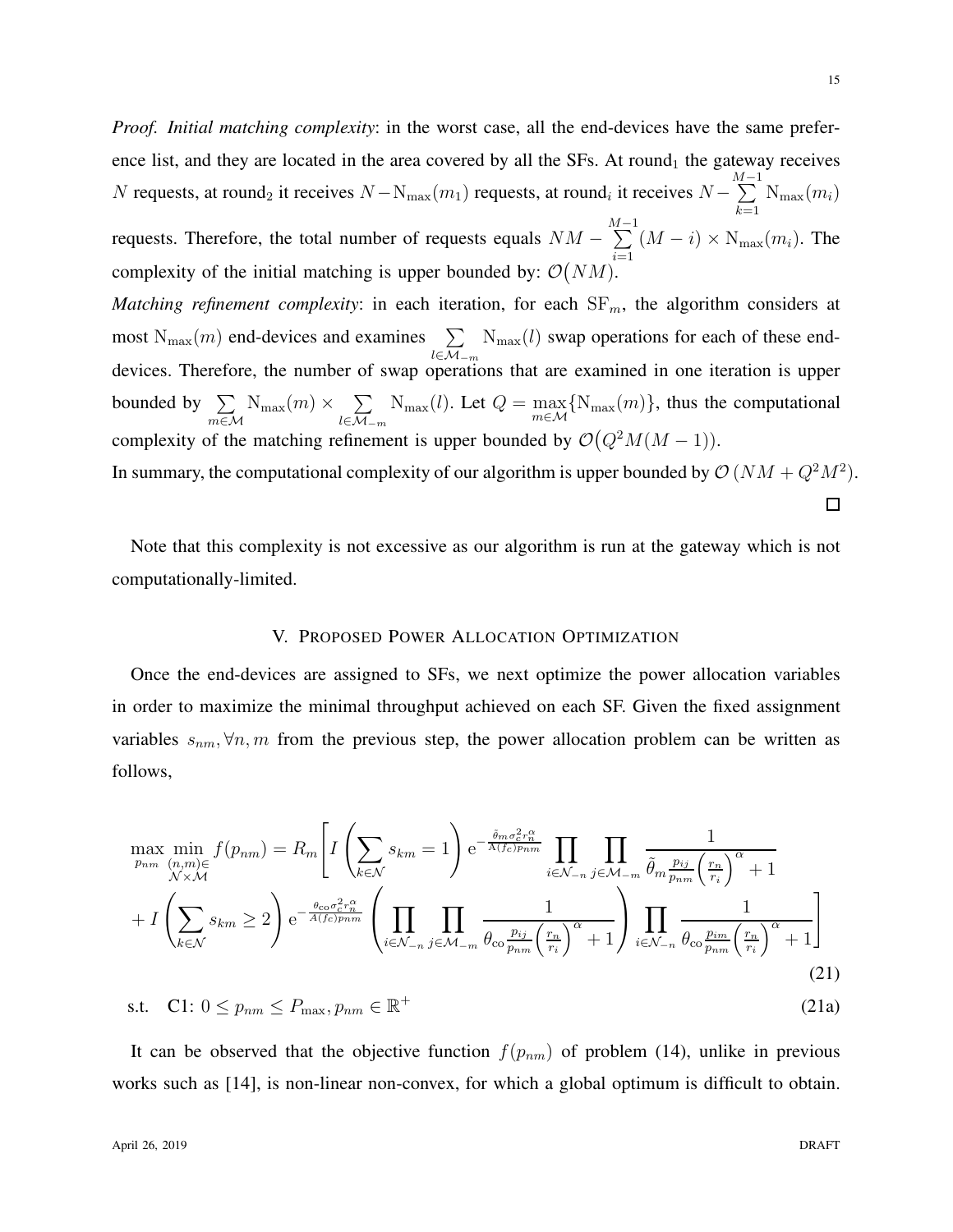This greatly increases the difficulty of this optimization problem. Instead, we seek for a nearoptimal solution by transforming the initial problem as follows. Let  $\mathcal{P}_{\eta}$  be the set of transmit power vectors p such that the minimum throughput over end-devices and SFs is above a certain parameter  $\eta \in \mathbb{R}$ , namely

$$
\mathcal{P}_{\eta} = \left\{ \mathbf{p} \vert \min_{m} f \left( p_{nm} \right) \ge \eta, \forall n \in \mathcal{N} \right\}.
$$
 (22)

Since the minimal throughput value is above  $\eta$ , all throughput values should be above  $\eta$  as well. Hence, defining

$$
\mathcal{P}_{\eta}^* = \{ \mathbf{p} | f (p_{nm}) \ge \eta, \forall n \in \mathcal{N}, \forall m \in \mathcal{M} \},\tag{23}
$$

we can write  $\mathcal{P}_\eta^* = \mathcal{P}_\eta$ . Introducing a new variable  $\eta \in \mathbb{R}^+$ , problem (21) is equivalent to the following optimization problem,

$$
\max_{p_{nm},\eta} \quad \eta \tag{24}
$$

$$
\text{s.t.} \quad \text{C1: } 0 \le p_{nm} \le P_{\text{max}}, p_{nm} \in \mathbb{R}^+ \tag{24a}
$$

$$
C2: \mathbf{p} \in \mathcal{P}_\eta^* \tag{24b}
$$

Therefore, we take the following approach: for a given  $\eta$ , we solve the feasibility problem

Find **p** 
$$
(25)
$$

$$
\text{s.t.} \quad \mathbf{p} \in [0, P_{\text{max}}]^{NM \times 1} \cap \mathcal{P}_\eta^*, \tag{25a}
$$

then  $\eta$  is increased until no feasible p can be found. In practice, parameter  $\eta$  can be updated using the bisection method [14] as detailed in Algorithm 4, as follows. Initially,  $\eta$  is lower-bounded by  $\eta_{min} = 0$ , upper-bounded by  $\eta_{max}$  which is equal to the minimal bit-rate over allocated SFs and end-devices. First, setting  $\eta$  as the midpoint of the interval  $[\eta_{min}, \eta_{max}]$ , problem (25) is solved and if a feasible solution is found, it is denoted as  $\mathbf{p}_{opt}$  and we update the lower bound  $\eta_{min}$  as η. Otherwise, if no feasible power vector is found,  $\eta_{max}$  is set as  $\eta$ . This procedure is iterated until the interval length  $[\eta_{min}, \eta_{max}]$  is smaller than the desired accuracy  $\epsilon$ .

However,  $\mathcal{P}_{\eta}^*$  contains non-linear inequalities, making it difficult to solve the feasibility problem (25). Hence, we devise two methods for making this problem tractable: linear approximation (A) and quadratic approximation (B) of these non-linear inequalities.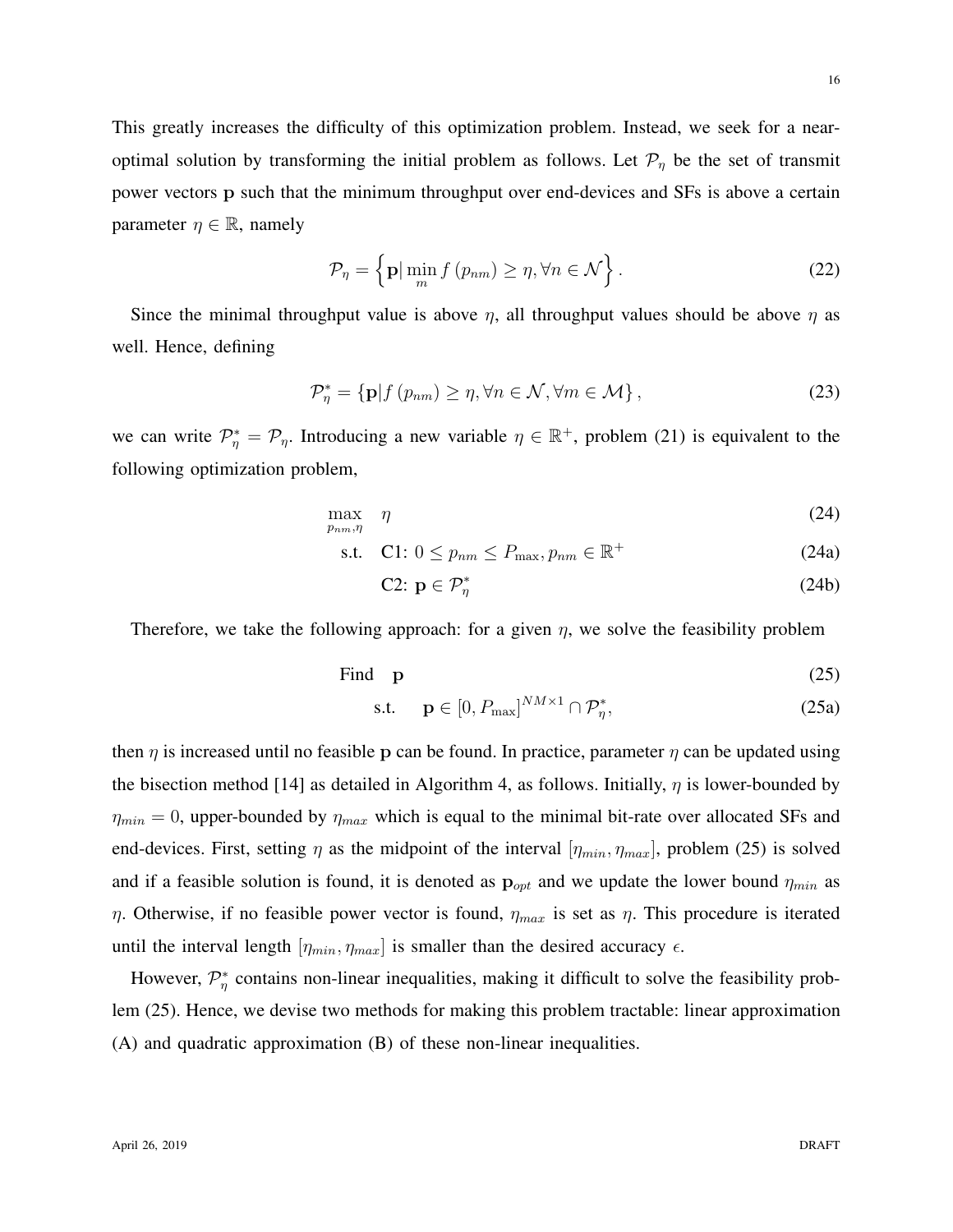## Algorithm 4 Power allocation optimization

**Initialization:**  $\eta_{min} \leftarrow 0$ ,  $\eta_{max} \leftarrow \min_{m \in \mathcal{M}} R_m$ ,  $\epsilon > 0$ . 1: while  $\eta_{max} - \eta_{min} \geq \epsilon$  do 2:  $\eta \leftarrow \frac{(\eta_{max} + \eta_{min})}{2};$ 3: Solve (25): find a transmit power vector p satisfying the constraint in (25); 4: if p exists then 5:  $\mathbf{p}_{opt} \leftarrow \mathbf{p};$ 6: Calculate the utilities of each  $SF_m$ ,  $U_m$  using  $\mathbf{p}_{opt}$ 7:  $\eta_{min} \leftarrow \eta;$ 8: else 9:  $\eta_{max} \leftarrow \eta;$ 10:  $\mathcal{P}_{\eta}^* \leftarrow \mathbf{p}_{opt};$ 

#### *A. Feasibility problem with linear approximation*

In this subsection, in order to make problem (25) tractable, we first approximate the non-linear inequalities in the set  $\mathcal{P}_{\eta}^*$  by linear ones. We distinguish two cases, one where only a single enddevice is assigned to  $SF_m$  and the second, where more than one end-devices are assigned to  $SF_m$ .

*1) Case 1:* a single end-device n is assigned to  $SF_m$ , hence n is only subject to inter-SF interferences. Therefore, given (8),  $\mathcal{P}_{\eta}^{*}$  is given by,

$$
\mathcal{P}_{\eta}^{*} = \left\{ \mathbf{p} \middle| R_{m} e^{-\frac{\tilde{\theta}_{m} \sigma_{c}^{2} r_{n}^{\alpha}}{A(f_{c}) p_{nm}}} \prod_{i \in \mathcal{N}_{-n}} \prod_{j \in \mathcal{M}_{-m}} \frac{1}{\tilde{\theta}_{m} \frac{p_{ij}}{p_{nm}} \left(\frac{r_{n}}{r_{i}}\right)^{\alpha} + 1} \geq \eta, \ \forall m \in \mathcal{M} \right\}.
$$
 (26)

Rearranging and taking the logarithm of both sides, the inequalities in (26) are equivalent to

$$
\frac{\tilde{\theta}_m \sigma_c^2 r_n^{\alpha}}{A\left(f_c\right) p_{nm}} + \sum_{i \in \mathcal{N}_{-n}} \sum_{j \in \mathcal{M}_{-m}} \ln \left( \tilde{\theta}_m \frac{p_{ij}}{p_{nm}} \left(\frac{r_n}{r_i}\right)^{\alpha} + 1 \right) \le -\ln \left(\frac{\eta}{R_m}\right), \forall m \in \mathcal{M}.\tag{27}
$$

The term  $\tilde{\theta}_m \frac{p_{ij}}{p_{nm}} \left( \frac{r_n}{r_i} \right)$ ri  $\int_0^\alpha$  is dominated by the inter-SF interference capture threshold  $\tilde{\theta}_m$ , which takes very small values as can be observed from Table I. Thus, the term  $\tilde{\theta}_m \frac{p_{ij}}{p_{nm}} \left( \frac{r_n}{r_i} \right)$ ri  $\int_0^\alpha$  will be generally close to zero, as confirmed by the numerical evaluations in Section VI. Therefore, we can approximate the logarithmic term using the Taylor-Maclaurin series,

$$
\ln\left(\tilde{\theta}_m \frac{p_{ij}}{p_{nm}} \left(\frac{r_n}{r_i}\right)^{\alpha} + 1\right) = \tilde{\theta}_m \frac{p_{ij}}{p_{nm}} \left(\frac{r_n}{r_i}\right)^{\alpha} + \mathcal{O}\left(\tilde{\theta}_m \frac{p_{ij}}{p_{nm}} \left(\frac{r_n}{r_i}\right)^{\alpha}\right),\tag{28}
$$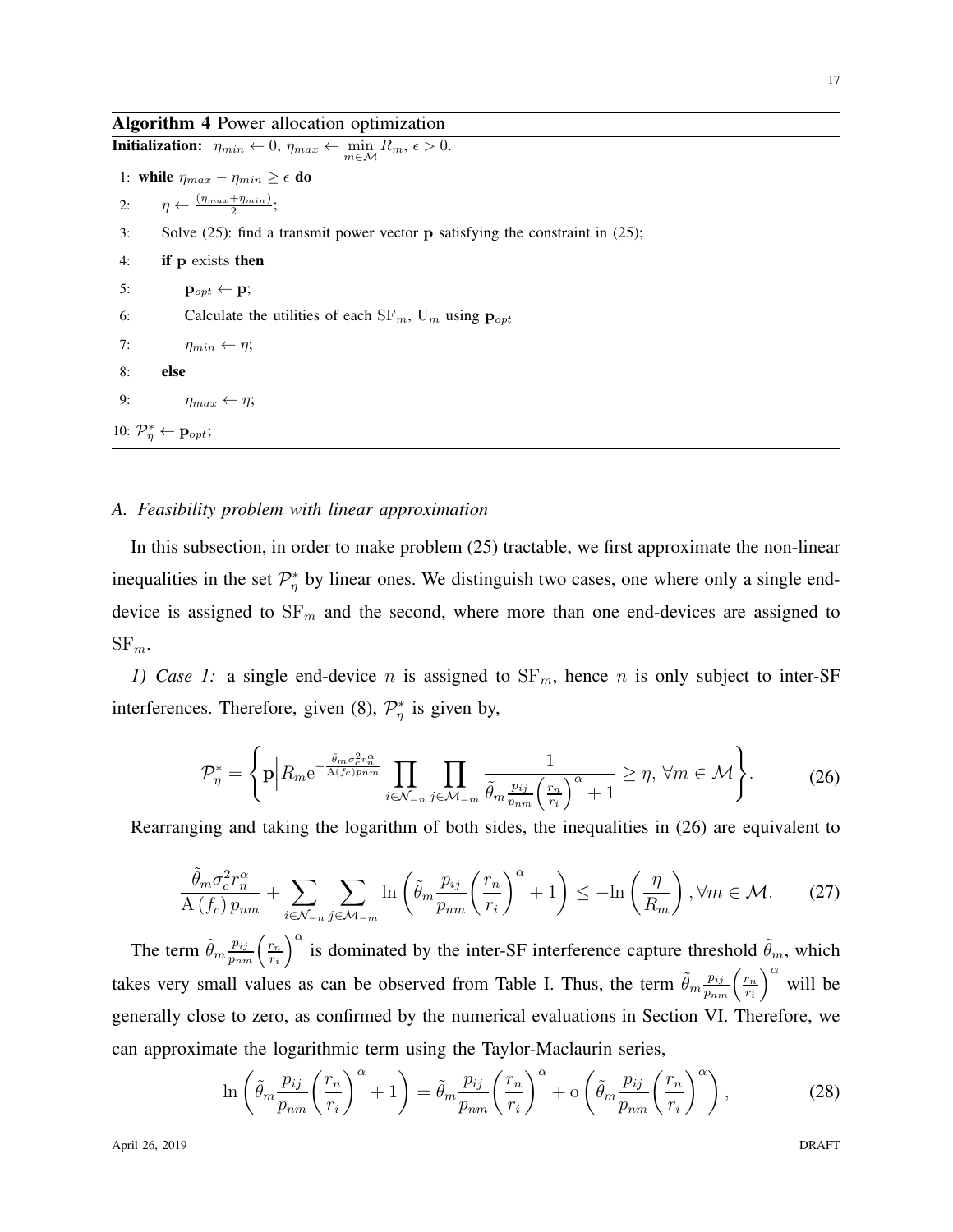where  $\int_{0}^{\infty} \left( \frac{p_{ij}}{p_{nm}} \right) \left( \frac{r_n}{r_i} \right)$ ri  $\binom{\alpha}{k}$  denotes the remainder of the Taylor series.

By substituting  $\ln\left(\tilde{\theta}_m \frac{p_{ij}}{p_{nm}}\right)\left(\frac{r_n}{r_i}\right)$ ri  $\binom{\alpha}{+1}$  by its approximation (28) in (27) and rearranging, we get the following linear inequalities,

$$
\ln\left(\frac{\eta}{R_m}\right)p_{nm} + \sum_{i\in\mathcal{N}_{-n}}\sum_{j\in\mathcal{M}_{-m}}\tilde{\theta}_m\left(\frac{r_n}{r_i}\right)^{\alpha}p_{ij} \le -\frac{\tilde{\theta}_m\sigma_c^2r_n^{\alpha}}{\mathcal{A}\left(f_c\right)}, \forall m \in \mathcal{M}.\tag{29}
$$

2) Case 2: if  $SF_m$  is shared by more than one end-device, from (10), the set  $\mathcal{P}_\eta^*$  is given by

$$
\mathcal{P}_{\eta}^{*} = \left\{ \mathbf{p} \middle| R_{m} e^{-\frac{\theta_{\rm co} \sigma_{\rm c}^{2} r_{n}^{\alpha}}{A(f_{\rm c}) p_{nm}}} \left( \prod_{i \in \mathcal{N}_{-n}} \prod_{j \in \mathcal{M}_{-m}} \frac{1}{\theta_{\rm co} \frac{p_{ij}}{p_{nm}} \left( \frac{r_{n}}{r_{i}} \right)^{\alpha} + 1} \right) \prod_{i \in \mathcal{N}_{-n}} \frac{1}{\theta_{\rm co} \frac{p_{im}}{p_{nm}} \left( \frac{r_{n}}{r_{i}} \right)^{\alpha} + 1} \ge \eta, \ \forall m \in \mathcal{M} \right\}.
$$
\n(30)

Similarly to Case 1, we perform the following linearization in order to make problem (25) tractable. By rearranging the inequalities, we obtain for all  $m \in \mathcal{M}$ ,

$$
-\frac{\theta_{\rm co}\sigma_c^2 r_n^{\alpha}}{A\left(f_c\right) p_{nm}} - \sum_{i \in \mathcal{N}_{-n}} \sum_{j \in \mathcal{M}_{-m}} \ln\left(\theta_{\rm co} \frac{p_{ij}}{p_{nm}} \left(\frac{r_n}{r_i}\right)^{\alpha} + 1\right) - \sum_{i \in \mathcal{N}_{-n}} \ln\left(\theta_{\rm co} \frac{p_{im}}{p_{nm}} \left(\frac{r_n}{r_i}\right)^{\alpha} + 1\right) \ge \ln\left(\frac{\eta}{R_m}\right). \tag{31}
$$

However, in this case, the co-SF interference capture threshold  $\theta_{\rm co}$  no longer induces small values of  $\theta_{\rm co} \frac{p_{im}}{p_{nm}} \left( \frac{r_n}{r_i} \right)$ ri )<sup> $\alpha$ </sup>, since in practice,  $\theta_{\rm co} = 6$  dB [21]. Therefore, we now make use of a different approximation based on Taylor's theorem.

Let  $g(x) = \ln \left( \frac{\theta_{\rm co}}{p_{nm}} \left( \frac{r_n}{r_i} \right) \right)$ ri  $\int_0^{\alpha} x + 1$ . Clearly, g is a twice continuously differentiable function. From Taylor's theorem, we have

$$
g(x) = g(a) + g'(a)(x - a) + o(x - a), \forall a \in \mathbb{R}^+.
$$
 (32)

Taking  $a = \left(\frac{r_i}{r_i}\right)$  $\left(\frac{r_i}{r_n}\right)^{\alpha} \frac{p_{nm}}{\theta_{\rm co}}$  $\frac{\partial nm}{\partial_{\rm co}}$  and given

$$
g'(x) = \frac{\frac{\theta_{\rm co}}{p_{nm}} \left(\frac{r_n}{r_i}\right)^{\alpha}}{\frac{\theta_{\rm co}}{p_{nm}} \left(\frac{r_n}{r_i}\right)^{\alpha} x + 1} = \frac{1}{x + a},\tag{33}
$$

(32) may be written

$$
g(x) = \left(\ln\left(2\right) - \frac{1}{2}\right) + \frac{\theta_{\rm co}}{2p_{nm}} \left(\frac{r_n}{r_i}\right)^{\alpha} x + o\left(x - \left(\frac{r_i}{r_n}\right)^{\alpha} \frac{p_{nm}}{\theta_{\rm co}}\right). \tag{34}
$$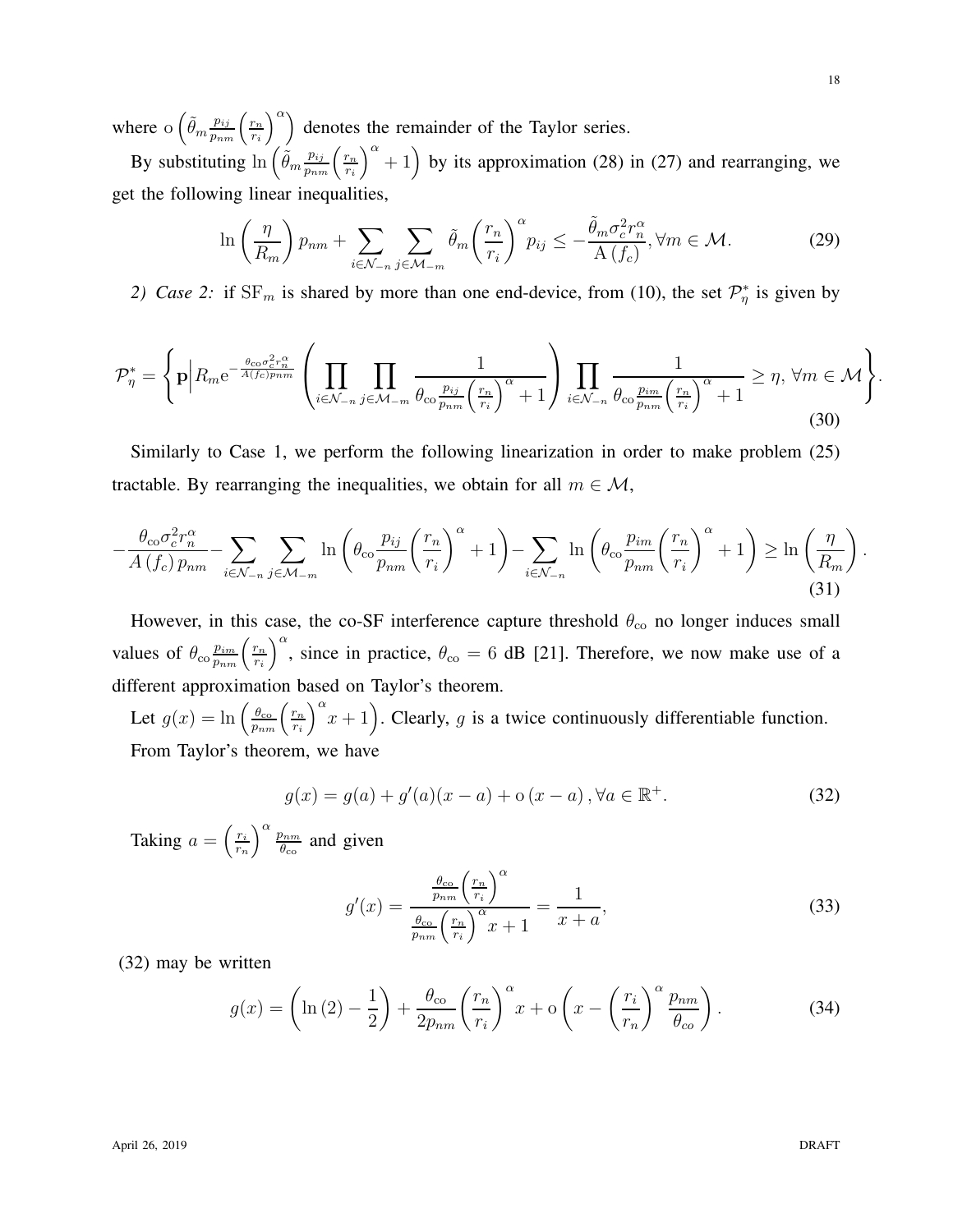Dropping the remainder o and substituting the logarithmic terms of (31) by their linear expressions in (34) and taking  $x = p_{ij}$ , we obtain the linearized expressions

$$
\frac{\theta_{\rm co}\sigma_c^2 r_n^{\alpha}}{\mathcal{A}(f_c) p_{nm}} + \left(\sum_{i \in \mathcal{N}_{-n}} \sum_{j \in \mathcal{M}_{-m}} \ln(2) - \frac{1}{2} + \frac{\theta_{\rm co}}{2} \left(\frac{r_n}{r_i}\right)^{\alpha} \frac{p_{ij}}{p_{nm}}\right) + \sum_{i \in \mathcal{N}_{-n}} \ln(2) - \frac{1}{2} + \frac{\theta_{\rm co}}{2} \left(\frac{r_n}{r_i}\right)^{\alpha} \frac{p_{im}}{p_{nm}} \leq -\ln\left(\frac{\eta}{R_m}\right). \tag{35}
$$

Finally, from (29) and (35), problem (25) can be expressed as,

Find p  
\n
$$
\text{s.t. } \text{C1: } 0 \le p_{nm} \le P_{\text{max}} \tag{36a}
$$

$$
\text{C6: } \ln\left(\frac{\eta}{R_m}\right) p_{nm} + \frac{\tilde{\theta}_m \sigma_c^2 r_n^{\alpha}}{\mathcal{A}\left(f_c\right)} + \sum_{i \in \mathcal{N}_{-n}} \sum_{j \in \mathcal{M}_{-m}} \tilde{\theta}_m \left(\frac{r_n}{r_i}\right)^{\alpha} p_{ij} \le 0, \text{ if } \sum_{k \in \mathcal{N}} s_{km} = 1 \tag{36b}
$$

$$
\text{C7: } \ln\left(\frac{\eta}{R_m}\right) p_{nm} + \frac{\theta_{\text{co}} \sigma_c^2 r_n^{\alpha}}{A\left(f_c\right)} + \left(\sum_{i \in \mathcal{N}_{-n}} \sum_{j \in \mathcal{M}_{-m}} \left(\ln\left(2\right) - \frac{1}{2}\right) p_{nm} + \frac{\theta_{\text{co}}}{2} \left(\frac{r_n}{r_i}\right)^{\alpha} p_{ij}\right) + \sum_{i \in \mathcal{N}_{-n}} \left(\ln\left(2\right) - \frac{1}{2}\right) p_{nm} + \frac{\theta_{\text{co}}}{2} \left(\frac{r_n}{r_i}\right)^{\alpha} p_{im} \le 0, \text{ if } \sum_{k \in \mathcal{N}} s_{km} \ge 2 \tag{36c}
$$

Although problem (36) is a feasibility problem, by taking an arbitrary objective function, it can be written as a linear programming problem defined by linear inequalities. Hence, it can be solved with usual linear programming solvers such as *linprog* or *fmincon* in Matlab.

#### *B. Feasibility problem with quadratic approximation*

In this subsection, we propose a second method for making problem (25) tractable, by means of quadratic approximation of the non-linear inequalities of  $\mathcal{P}_\eta^*$ . As in the previous subsection, we distinguish two cases:

*1) Case 1:* only one end-device assigned to  $SF_m$ .  $\mathcal{P}_\eta^*$  is equal to (26). The quadratic approximation of the logarithmic terms in (27) using the Taylor-Maclaurin series, is given by

$$
\ln\left(\tilde{\theta}_m \frac{p_{ij}}{p_{nm}} \left(\frac{r_n}{r_i}\right)^{\alpha} + 1\right) = \tilde{\theta}_m \frac{p_{ij}}{p_{nm}} \left(\frac{r_n}{r_i}\right)^{\alpha} - \frac{\tilde{\theta}_m^2}{2} \left(\frac{p_{ij}}{p_{nm}}\right)^2 \left(\frac{r_n}{r_i}\right)^{2\alpha} + o\left(\tilde{\theta}_m^2 \left(\frac{p_{ij}}{p_{nm}}\right)^2 \left(\frac{r_n}{r_i}\right)^{2\alpha}\right).
$$
\n(37)

Substituting the logarithmic term in (27) and rearranging, we obtain the following inequality,

$$
\ln\left(\frac{\eta}{R_m}\right)p_{nm}^2 + \frac{\tilde{\theta}_m \sigma_c^2 r_n^{\alpha}}{A\left(f_c\right)} p_{nm} + \sum_{i \in \mathcal{N}_{-n}} \sum_{j \in \mathcal{M}_{-m}} \tilde{\theta}_m \left(\frac{r_n}{r_i}\right)^{\alpha} p_{ij} p_{nm} - \frac{\tilde{\theta}_m^2}{2} \left(\frac{r_n}{r_i}\right)^{2\alpha} p_{ij}^2 \le 0. \tag{38}
$$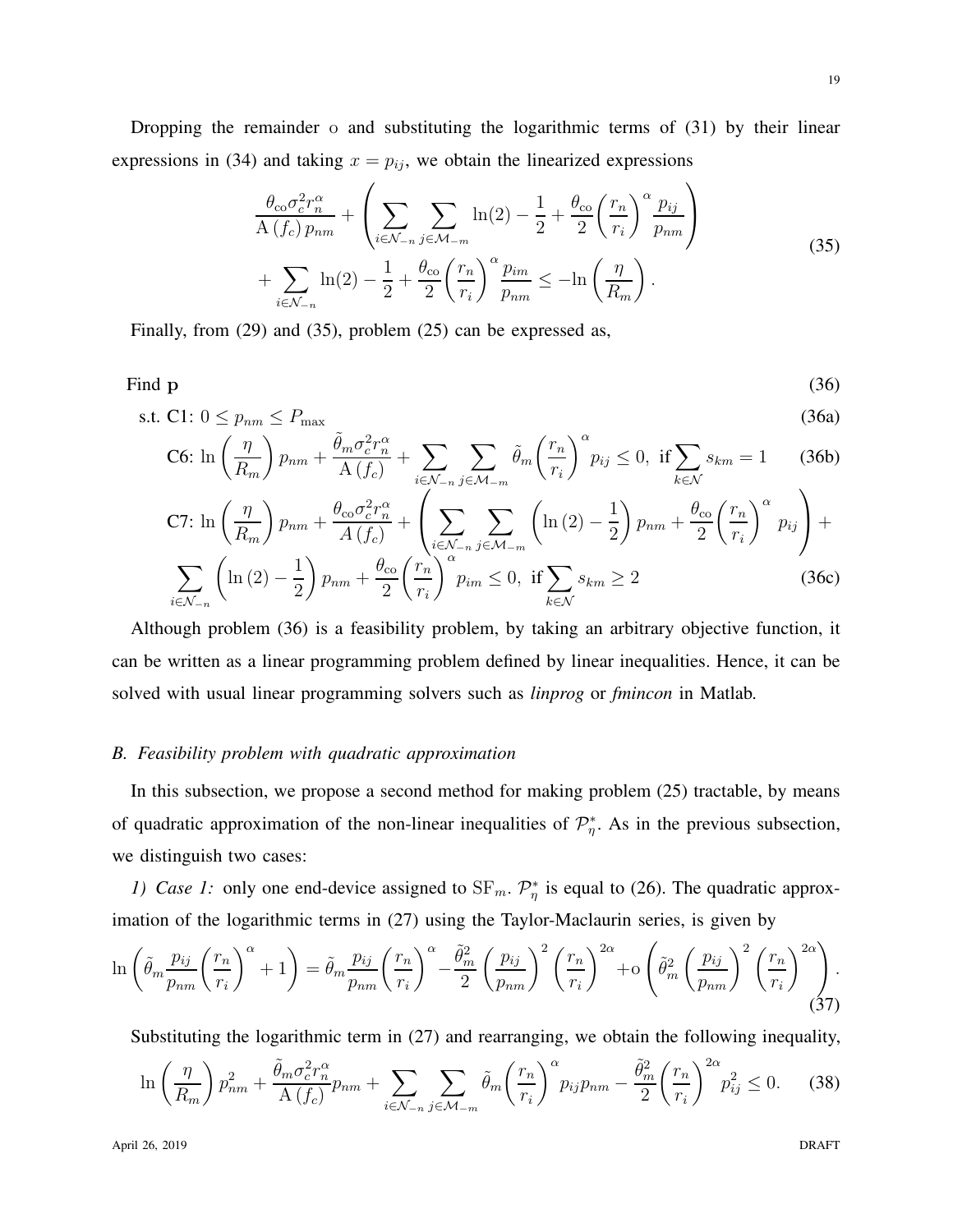2) Case 2:  $SF_m$  is shared by more than one end-device.  $\mathcal{P}_\eta^*$  is given by (30).

As in Section V-A2 let  $g(x) = \ln \left( \theta_{\rm co} \frac{x}{p_{nm}} \left( \frac{r_n}{r_i} \right) \right)$ ri  $a^{2}$  + 1). g is a twice continuously differentiable function. From Taylor's theorem, we have,

$$
g(x) = g(a) + g'(a)(x - a) + \frac{g''(a)}{2!}(x - a)^2 + o((x - a)^2), \forall a \in \mathbb{R}^+.
$$
 (39)

The first derivative of  $g$  is given in (33), and its second derivative by

$$
g''(x) = -\frac{\frac{\theta_{\rm co}^2}{p_{nm}^2} \left(\frac{r_n}{r_i}\right)^{2\alpha}}{\left(\theta_{\rm co} \frac{x}{p_{nm}} \left(\frac{r_n}{r_i}\right)^{\alpha} + 1\right)^2} = \frac{-1}{(x+a)^2}.
$$
 (40)

From (39), the quadratic approximation of g centered at  $a = \left(\frac{r_i}{r_a}\right)^2$  $\left(\frac{r_i}{r_n}\right)^{\alpha} \frac{p_{nm}}{\theta_{\rm co}}$  $\frac{\partial n_m}{\partial c_o}$  and for  $x = p_{ij}$ , is given by,

$$
g(p_{ij}) = \left(\ln 2 - \frac{5}{8}\right) + \frac{3}{4}\theta_{\text{co}}\left(\frac{r_n}{r_i}\right)^{\alpha}\frac{p_{ij}}{p_{nm}} - \frac{\theta_{\text{co}}^2}{8}\left(\frac{r_n}{r_i}\right)^{2\alpha}\frac{p_{ij}^2}{p_{nm}^2} + \mathcal{O}\left(\left(p_{ij} - \left(\frac{r_i}{r_n}\right)^{\alpha}\frac{p_{nm}}{\theta_{\text{co}}}\right)^2\right),\tag{41}
$$

and for  $x = p_{im}$ ,

$$
g(p_{im}) = \left(\ln 2 - \frac{5}{8}\right) + \frac{3}{4}\theta_{\text{co}}\left(\frac{r_n}{r_i}\right)^{\alpha}\frac{p_{im}}{p_{nm}} - \frac{\theta_{\text{co}}^2}{8}\left(\frac{r_n}{r_i}\right)^{2\alpha}\frac{p_{im}^2}{p_{nm}^2} + \mathcal{O}\left(\left(p_{im} - \left(\frac{r_i}{r_n}\right)^{\alpha}\frac{p_{nm}}{\theta_{\text{co}}}\right)^2\right) \tag{42}
$$

Finally by dropping the remainder (31) becomes,

$$
\frac{\theta_{\rm co}\sigma_c^2 r_n^{\alpha}}{A\left(f_c\right) p_{nm}} + \left(\sum_{i \in \mathcal{N}_{-n}} \sum_{j \in \mathcal{M}_{-m}} \left(\ln 2 - \frac{5}{8}\right) + \frac{3}{4} \theta_{\rm co} \left(\frac{r_n}{r_i}\right)^{\alpha} \frac{p_{ij}}{p_{nm}} - \frac{\theta_{\rm co}^2}{8} \left(\frac{r_n}{r_i}\right)^{2\alpha} \frac{p_{ij}^2}{p_{nm}^2}\right) + \sum_{i \in \mathcal{N}_{-n}} \left(\ln 2 - \frac{5}{8}\right) + \frac{3}{4} \theta_{\rm co} \left(\frac{r_n}{r_i}\right)^{\alpha} \frac{p_{im}}{p_{nm}} - \frac{\theta_{\rm co}^2}{8} \left(\frac{r_n}{r_i}\right)^{2\alpha} \frac{p_{im}^2}{p_{nm}^2} \leq -\ln\left(\frac{\eta}{R_m}\right). \tag{43}
$$

By multiplying both sides by  $p_{nm}^2$  we obtain,

$$
\ln\left(\frac{\eta}{R_m}\right)p_{nm}^2 + \frac{\theta_{\rm co}\sigma_c^2 r_n^{\alpha}}{A\left(f_c\right)}p_{nm} + \left(\sum_{i\in\mathcal{N}_{-n}}\sum_{j\in\mathcal{M}_{-m}}\left(\ln 2 - \frac{5}{8}\right)p_{nm}^2 + \frac{3}{4}\theta_{\rm co}\left(\frac{r_n}{r_i}\right)^{\alpha}p_{ij}p_{nm} - \frac{\theta_{\rm co}^2}{8}\left(\frac{r_n}{r_i}\right)^{2\alpha}p_{ij}^2\right) + \sum_{i\in\mathcal{N}_{-n}}\left(\ln 2 - \frac{5}{8}\right)p_{nm}^2 + \frac{3}{4}\theta_{\rm co}\left(\frac{r_n}{r_i}\right)^{\alpha}p_{im}p_{nm} - \frac{\theta_{\rm co}^2}{8}\left(\frac{r_n}{r_i}\right)^{2\alpha}p_{im}^2 \le 0\tag{44}
$$

From (38) and (44), problem (25) can be expressed as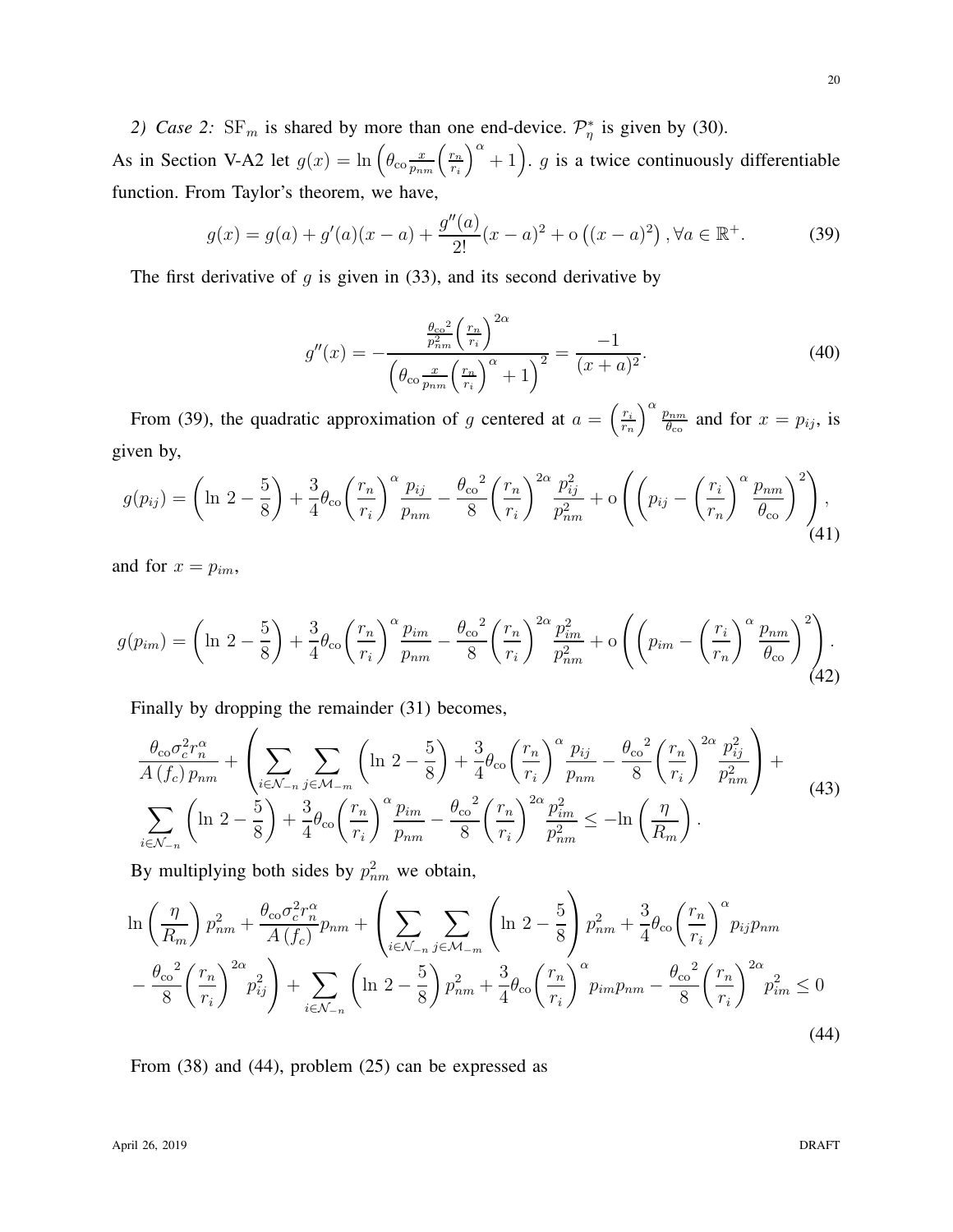Find  $p$  (45)

s.t C1: 
$$
0 \le p_{nm} \le P_{\text{max}}
$$
  
\nC6:  $\ln\left(\frac{\eta}{R_m}\right) p_{nm}^2 + \frac{\tilde{\theta}_m \sigma_c^2 r_n^{\alpha}}{A(f_c)} p_{nm} + \sum_{i \in \mathcal{N}_{-n}} \sum_{j \in \mathcal{M}_{-m}} \tilde{\theta}_m \left(\frac{r_n}{r_i}\right)^{\alpha} p_{ij} p_{nm}$   
\n
$$
- \frac{1}{2} \tilde{\theta}_m^2 \left(\frac{r_n}{r_i}\right)^{2\alpha} p_{ij}^2 \le 0, \text{ if } \sum_{k \in \mathcal{N}} s_{km} = 1
$$
\nC7:  $\ln\left(\frac{\eta}{R_m}\right) p_{nm}^2 + \frac{\theta_{\text{co}} \sigma_c^2 r_n^{\alpha}}{A(f_c)} p_{nm} + \left(\sum_{i \in \mathcal{N}_{-n}} \sum_{j \in \mathcal{M}_{-m}} \left(\ln 2 - \frac{5}{8}\right) p_{nm}^2 + \frac{3}{4} \theta_{\text{co}} \left(\frac{r_n}{r_i}\right)^{\alpha} p_{ij} p_{nm} - \frac{\theta_{\text{co}}^2}{8} \left(\frac{r_n}{r_i}\right)^{2\alpha} p_{ij}^2\right) + \sum_{i \in \mathcal{N}_{-n}} \left(\ln 2 - \frac{5}{8}\right) p_{nm}^2 + \frac{3}{4} \theta_{\text{co}} \left(\frac{r_n}{r_i}\right)^{\alpha} p_{im} p_{nm} - \frac{\theta_{\text{co}}^2}{8} \left(\frac{r_n}{r_i}\right)^{2\alpha} p_{im}^2 \le 0, \text{ if } \sum_{k \in \mathcal{N}} s_{km} \ge 2$ \n(45c)

Problem (45) is a feasibility problem with quadratic inequality constraints. Hence, solutions can be computed by means of solvers such *fmincon* in Matlab.

## VI. NUMERICAL RESULTS

#### *A. Simulation Settings*

We basically use the simulation parameters of references [12, 21]. Namely, we consider a cell of radius  $R = 1$  km, with a varying number of devices N from 2 to 40. Note that all devices transmit with a duty cycle of 100%. Hence, with a duty cycle of 1% as preconized in LoRaWAN [4], the actual number of end-devices would theoretically be  $100$ -fold<sup>4</sup>, i.e., up to 4000. All end-devices transmit in the channel of carrier frequency  $f_c = 868$  MHz with a bandwidth  $BW = 125$  kHz. We consider a lossy urban environment, with a path loss exponent equal to 4. The maximal transmit power is fixed to  $P_{\text{max}} = 14$  dBm. The number of iterations  $N_I$  was fixed to 1, as it gives the best compromise between performance and computational complexity.

<sup>&</sup>lt;sup>4</sup>The evaluations are made for 100% duty cycle as this is the most challenging case. Hence, much better performance can be expected in the case of 1% duty cycle.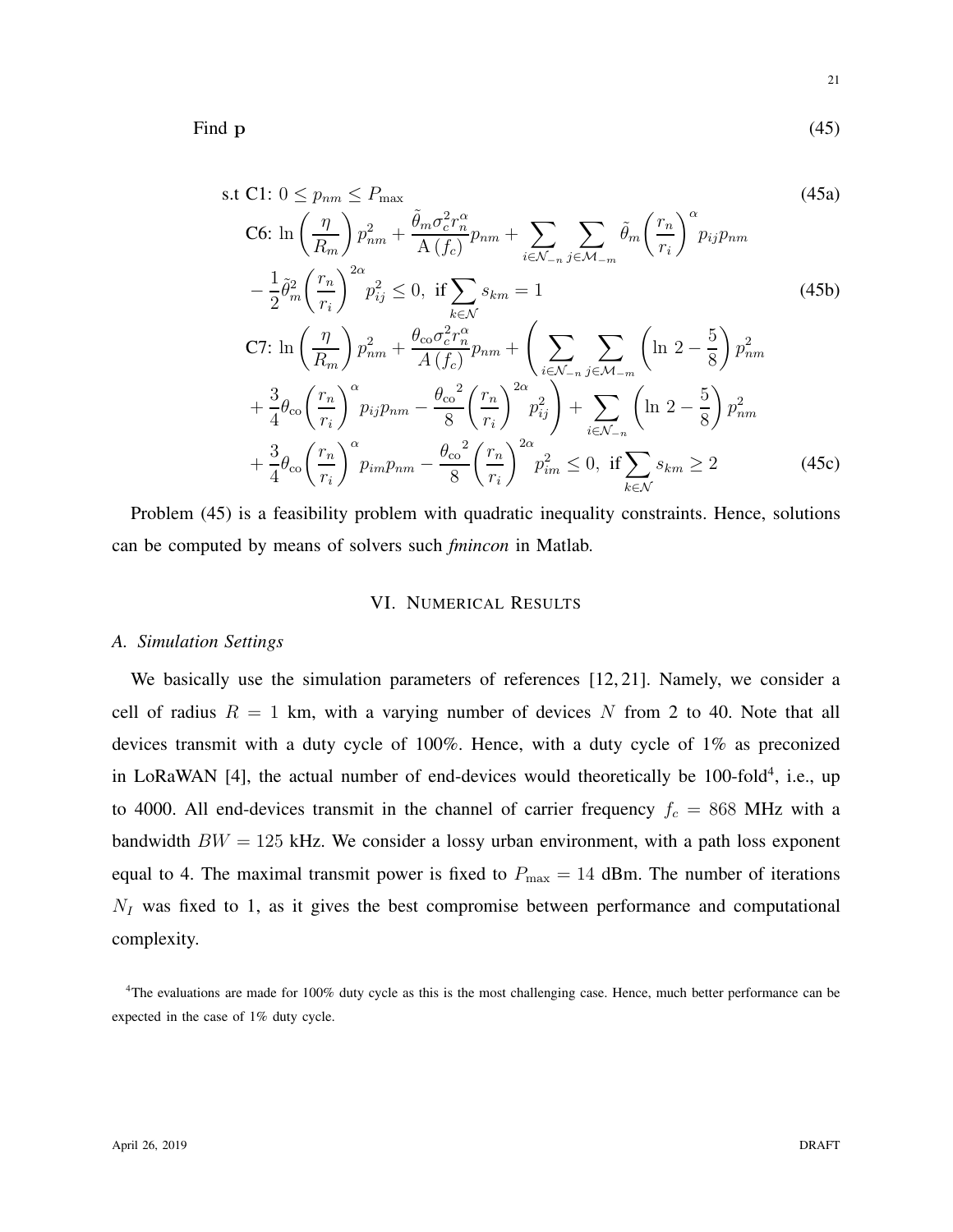#### *B. Baseline schemes*

We consider two baseline schemes for performance comparison: the random SF allocation [12], and the distance-SF allocation algorithms [19], with a maximal number of simultaneously transmitting devices equal to  $A = \sum$ m∈M  $N_{\text{max}}(m)$  for fair comparison with the proposed scheme. In addition, the transmit power of all end-devices are set equal to  $P_{\text{max}} = 14$  [dBm], since no power allocation schemes had been proposed to jointly tackle co-SF and inter-SF interferences so far.

• **Random SF-allocation** (*Conv. Random*): the gateway chooses randomly A devices among  $N$  and assigns a random SF to each of these devices among the possible SFs. Details of this scheme are given in Algorithm 5.

|                       | <b>Algorithm 5</b> Baseline scheme: Random SF-Allocation                                                                                                                      |  |  |  |  |
|-----------------------|-------------------------------------------------------------------------------------------------------------------------------------------------------------------------------|--|--|--|--|
|                       | <b>Initialization:</b> Set of unmatched end-devices: $\mathcal{L}_U \leftarrow \mathcal{N}$ , list of end-devices assigned to $SF_m$ : $\mathcal{A}_m \leftarrow \emptyset$ . |  |  |  |  |
| 1: $i \leftarrow 0$ ; | $\triangleright$ Choose $A = \sum_{m} N_{\text{max}}(m)$ random end-devices and assign them to a random SF <sub>m</sub><br>$m \in \mathcal{M}$                                |  |  |  |  |
|                       | 2: while $i < A$ do                                                                                                                                                           |  |  |  |  |
|                       | 3: $d \leftarrow random(\mathcal{L}_U);$                                                                                                                                      |  |  |  |  |
|                       | 4: $\mathcal{L}_U \leftarrow \mathcal{L}_U \setminus \{d\};$                                                                                                                  |  |  |  |  |
| 5:                    | $j \leftarrow random(\mathcal{M});$                                                                                                                                           |  |  |  |  |
| 6:                    | $\mathcal{A}_i$ . add $(d)$ ;                                                                                                                                                 |  |  |  |  |
|                       | 7: $i \leftarrow i+1$ :                                                                                                                                                       |  |  |  |  |

• **Distance SF-Allocation** (*Conv. Distance*): the gateway chooses randomly A devices among  $N$ . Then, the SF for each of these devices is determined by Table I based on their distance  $r_n$ : device n uses SF<sub>m</sub> if  $r_n \in (l_{m-1}, l_m]$ . Details of this scheme are given in Algorithm 6.

### *C. Choice of* Nmax *given a target minimum throughput*

To determine the quota of each SF, we fix a target minimal throughput equal to 1 bit/s. We have run preliminary simulations over 100000 frames. Table II represents the minimal short-term average rate achieved on each SF, for different values of  $N_{\text{max}}$ . We can observe that to guarantee the target minimal throughput of 1 bit/s, we can have at most three devices assigned to  $SF<sub>7</sub>$  but only one device to the other SFs. In the sequel, we consider two scenarios: firstly, where there is no co-SF interferences, i.e.,  $N_{\text{max}}(m) = 1 \forall m$ , and secondly, where both co-SF and inter-SF interferences are present, with at most three end-devices assigned to  $SF_7(N_{\text{max}}(7) = 3)$  and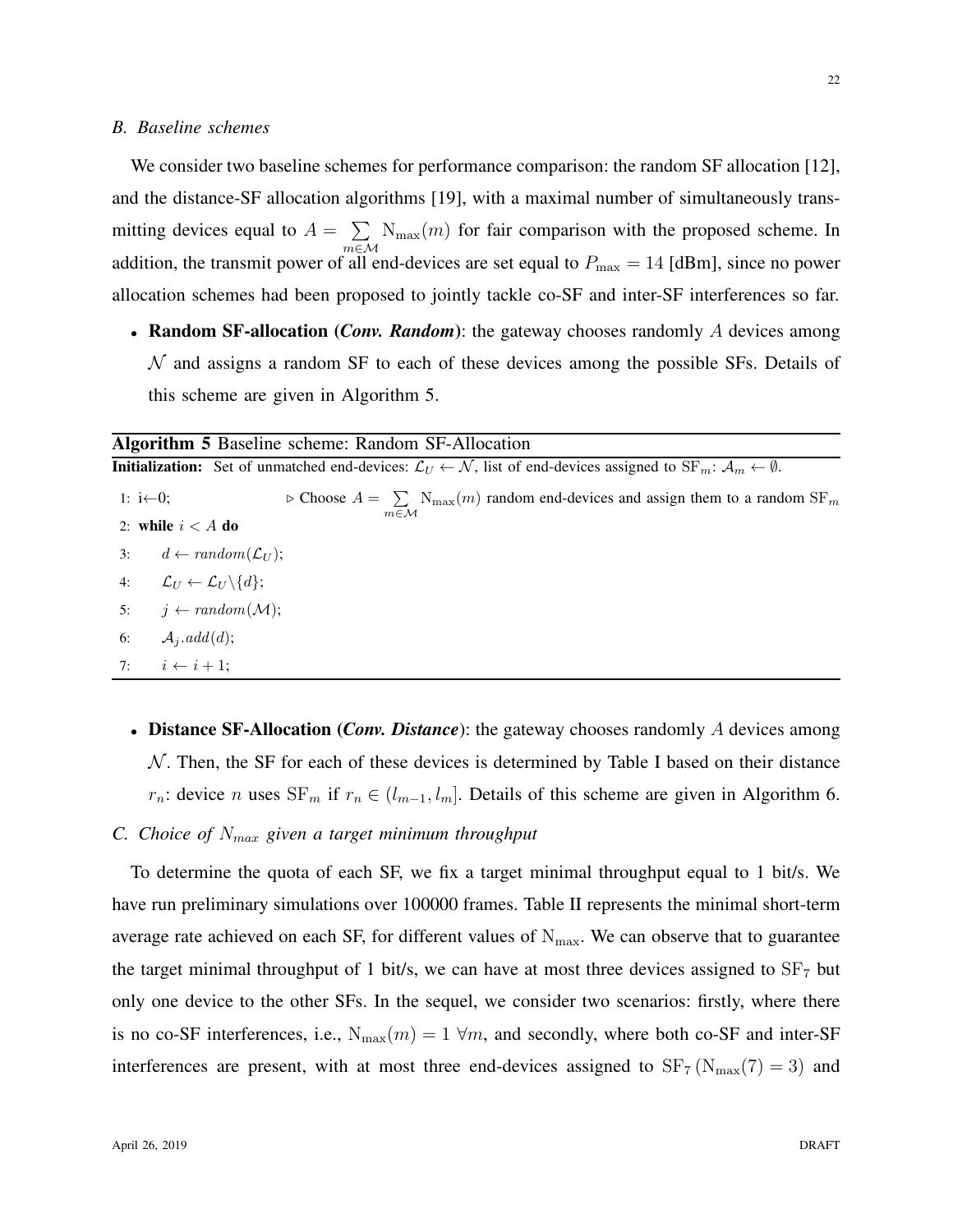## Algorithm 6 Baseline scheme: Distance SF-Allocation

**Initialization:** Set of unmatched end-devices:  $\mathcal{L}_U \leftarrow \mathcal{N}$ , list of end-devices assigned to  $SF_m$ :  $\mathcal{A}_m \leftarrow \emptyset$ .

1:  $i \leftarrow 0;$   $\triangleright$  Choose  $A = \sum$  $\sum_{m \in \mathcal{M}}$  N<sub>max</sub> $(m)$  random end-devices and assign them to the SF 2: while  $i < A$  do 3:  $d \leftarrow random(\mathcal{L}_U);$ 4:  $\mathcal{L}_U \leftarrow \mathcal{L}_U \backslash \{d\};$ 5: for  $j \in \mathcal{M}$  do 6: if  $l_j \geq d$ .dist &  $l_{j-1} \leq d$ .dist then 7:  $\mathcal{A}_i.add(d);$ 8:  $i \leftarrow i + 1;$ 

one to the others  $(N_{\text{max}}(m) = 1 \forall m \neq 7)$ . For fair comparison, the number of simultaneously transmitting end-devices A is equal to  $\Sigma$ m∈M  $N_{\text{max}}(m)$  in each allocation period.

| $N_{\rm max}$  | SF <sub>7</sub> | SF <sub>8</sub> | SF <sub>9</sub> | $SF_{10}$ | $SF_{11}$ | $SF_{12}$ |
|----------------|-----------------|-----------------|-----------------|-----------|-----------|-----------|
|                | 4.82            | 1.51            | 1.06            | $4.7e-1$  | $2.7e-1$  | $1.9e-1$  |
| 2              | $7.7e-2$        | $1.1e-7$        | $9.3e-14$       | $7.8e-25$ | $6.7e-46$ | $3.7e-78$ |
| 3              | $2.7e-3$        | $8.2e-9$        | $2e-15$         | $8.2e-27$ | $3.1e-49$ | $1.3e-84$ |
| $\overline{4}$ | $9.9e-5$        | $5.8e-10$       | $9.0e-17$       | $4.3e-29$ | $1.2e-49$ | $1.1e-86$ |
| 5              | $1.8e-6$        | $5.2e-11$       | $6.5e-18$       | $1.3e-30$ | $1.0e-53$ | $3.7e-93$ |
|                |                 |                 | TABLE II        |           |           |           |

MINIMAL THROUGHPUT FOR EACH  $SF_m$  (IN KBIT/S)

# *D. Performance Evaluation for*  $N_{max}(m) = 1, \forall m \in \mathcal{M}$

First let us discuss the case with SF allocation optimization only with maximum transmit power as in baseline schemes, namely the performances of *Prop. Initial* (Algorithm 2) and *Prop. SF allocation* (Algorithms 2 and 3). Figure 2 shows the performance comparison of our proposed algorithms, with and without the power optimization step, and the baseline schemes in terms of minimal short-term average rates as a function of a varying number of end-devices. We can observe that our proposed algorithm yields significant performance gains compared to both the random SF-allocation and distance SF-allocation for all values of N. For instance, Figure 2 shows that, while baseline schemes lead to an early drop of minimal rate (almost null for  $N > 6$ ), the proposed algorithms still provide a good minimal throughput for a much higher number of end-devices. In this case, *Prop. SF allocation* and *Prop. Initial* perform similarly.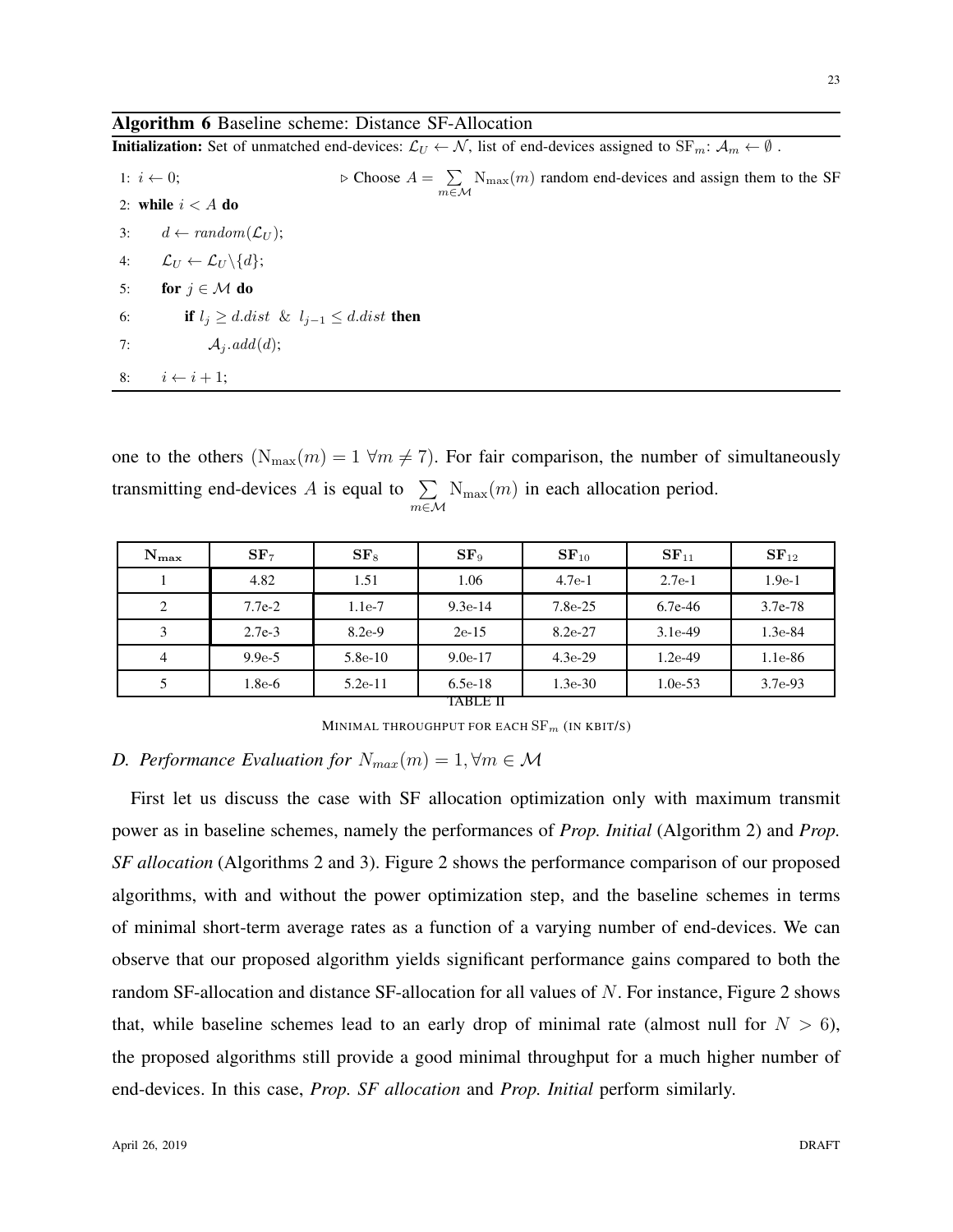

Fig. 2. Minimal short-term average rates, for proposed and baseline algorithms



Fig. 3. Average network throughput for proposed and baseline algorithms

Figure 3 shows the performance comparison in terms of average network throughput over all end-devices between the different allocation schemes, against a varying number of end-devices. We can clearly see that the proposed scheme is superior to all other schemes. From Figure 3, the proposed method can provide an average throughput always larger than 180 bit/s while *Conv. Random* and *Conv. Distance* offer less than half for  $N \geq 10$ . We can also notice that *Conv. Distance* performs quite good when  $N \leq 10$ .

We now evaluate the fairness levels of the different algorithms by using the Jain's fairness index, given by  $\mathcal{J} =$  $\left(\sum_{n\in\mathcal{N}}U_n\right)^2$  $N \times \sum_{n \in \mathcal{N}} U_n^2$ .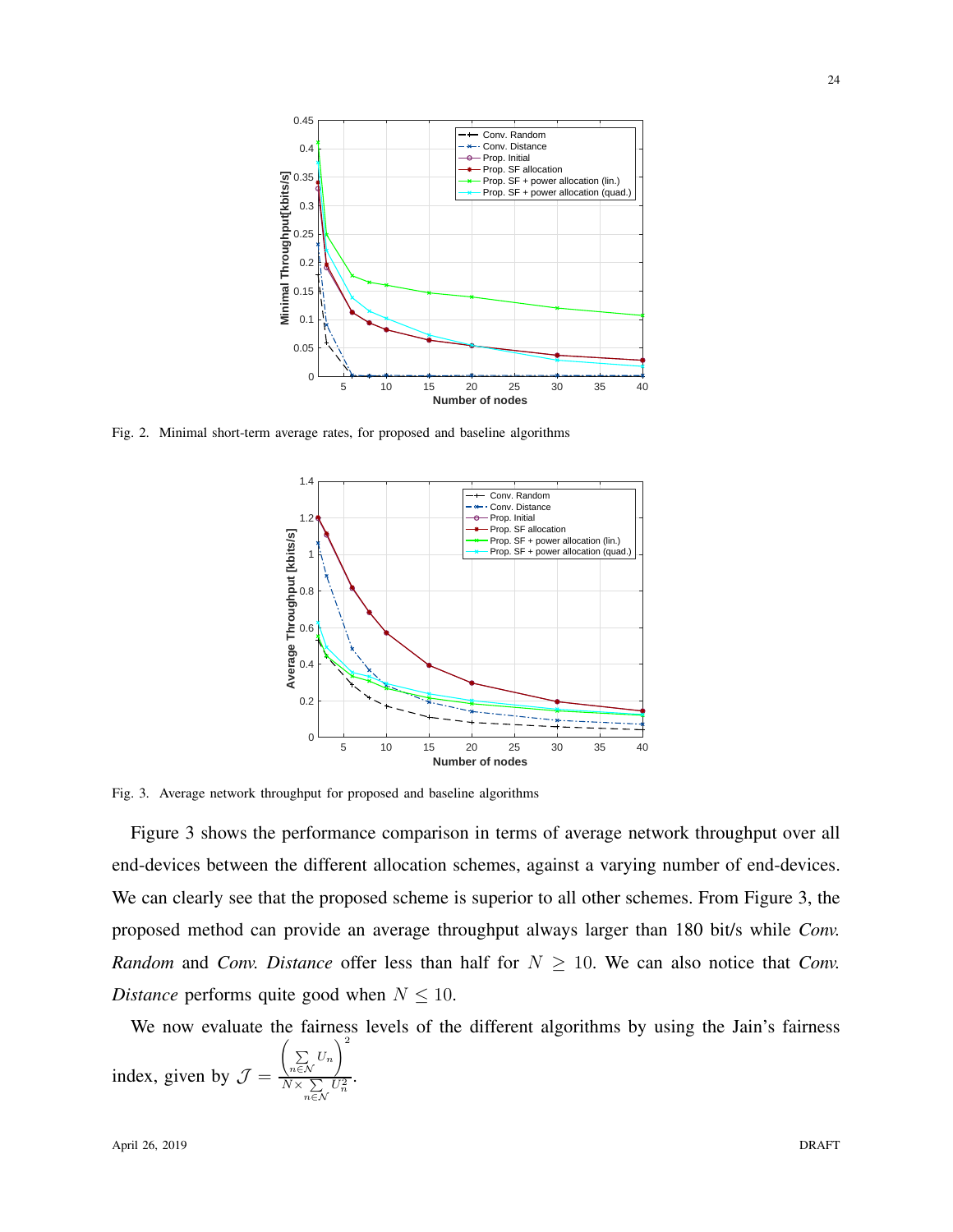

Fig. 4. Jain's fairness metric for proposed and baseline algorithms

Figure 4 shows that by the considered max-min strategy and matching-based methodology, the proposed algorithms improve well the system fairness level compared to baseline methods.

Next, we discuss the performance of the proposed joint SF and power allocation algorithms, shown in Figs. 2, 3, and 4 . Firstly, we observe that the proposed power allocation in Algorithm 4, with linear and quadratic approximations, outperforms all other methods, including the proposed SF-allocation with fixed power, in terms of minimal short-term average rates. However, when  $N$  is larger than 20, we can observe a decrease in the minimal throughput of the quadratic approximation compared to our proposed SF-allocation algorithm. This is due to the use of the quadratic approximation which does not necessarily guarantee a better local optimum compared to that offered by linear approximation, as this depends on the difference between the solution sets of the approximated problems - linear and quadratic cases -, and that of the original problem. However, both approximations yield much higher minimal throughputs compared to baseline schemes. Along with higher minimal throughput, Fig. 4 shows the large fairness improvements brought by our joint SF and power allocation schemes, against baseline and proposed scheme with SF-allocation only. Furthermore, with Fig. 3, we observe that with optimized power, the proposed solutions enable much larger minimal throughput and higher Jain's fairness, but at the cost of lower network throughput. Still, the proposed schemes, with both linear and quadratic approximations, outperform both baseline schemes in terms of network throughput, for larger number of end-devices.

Finally, Fig. 5 depicts the average transmit power consumed by end-devices with a varying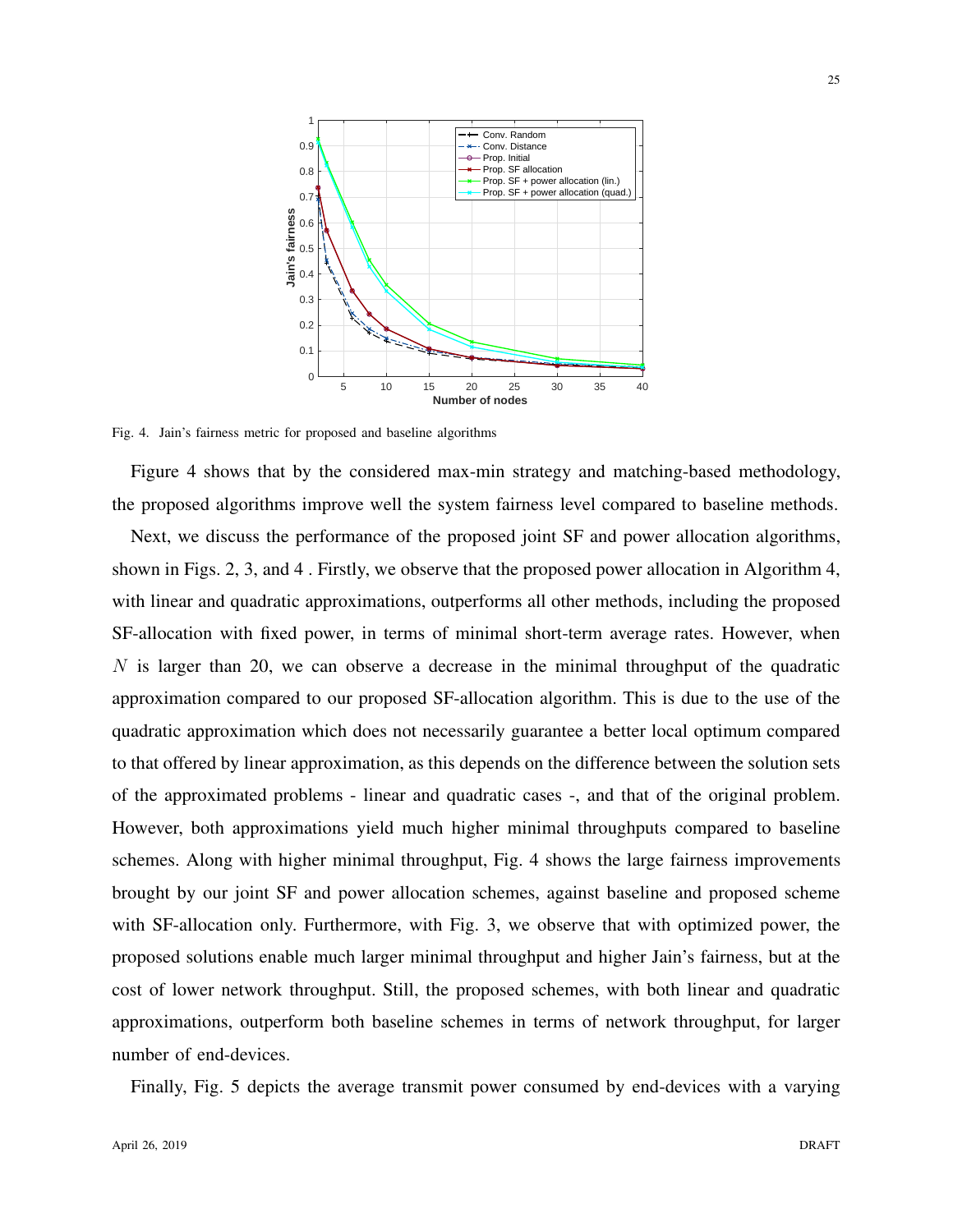

Fig. 5. Average power consumption for proposed and baseline algorithms

number of nodes. We can observe that the proposed joint allocation schemes enable important savings in energy consumption while providing better throughput and higher fairness compared to the fixed transmit power allocation approaches. We also notice that with a quadratic approximation, Algorithm 4 allows even higher power savings, i.e., up to 58% compared to the linear approximation case. That is, in the linear case, more power is spent for low channel quality users in order to maintain high minimal average rates. On the contrary, solutions obtained by quadratic approximation tend to decrease power consumption, at the expense of lower minimal throughputs.

# *E. Performance Evaluation for*  $N_{\text{max}}(m) = 3$  *for*  $m = 7$ ,  $N_{\text{max}}(m) = 1 \forall m \neq 7$

For the second scenario, Fig. 6 depicts the performance comparison of our proposed algorithms with and without joint power allocation optimization step, and the baseline schemes. From Fig. 6 we can first confirm that our SF-allocation algorithm *Prop. SF allocation* still outperforms baseline schemes even when increasing  $N_{\text{max}}(7)$ . However, its performance decreases compared to the case of Fig. 2 where there are no co-SF interferences. We also observe that, unlike in the previous scenario, *Prop. SF allocation* now provides higher minimal throughputs than *Prop. Initial* for  $N \le 20$ : this performance gap is more obvious than the case where  $N_{\text{max}}(7) = 1 \forall m$ , since swap operations were almost absent in that case.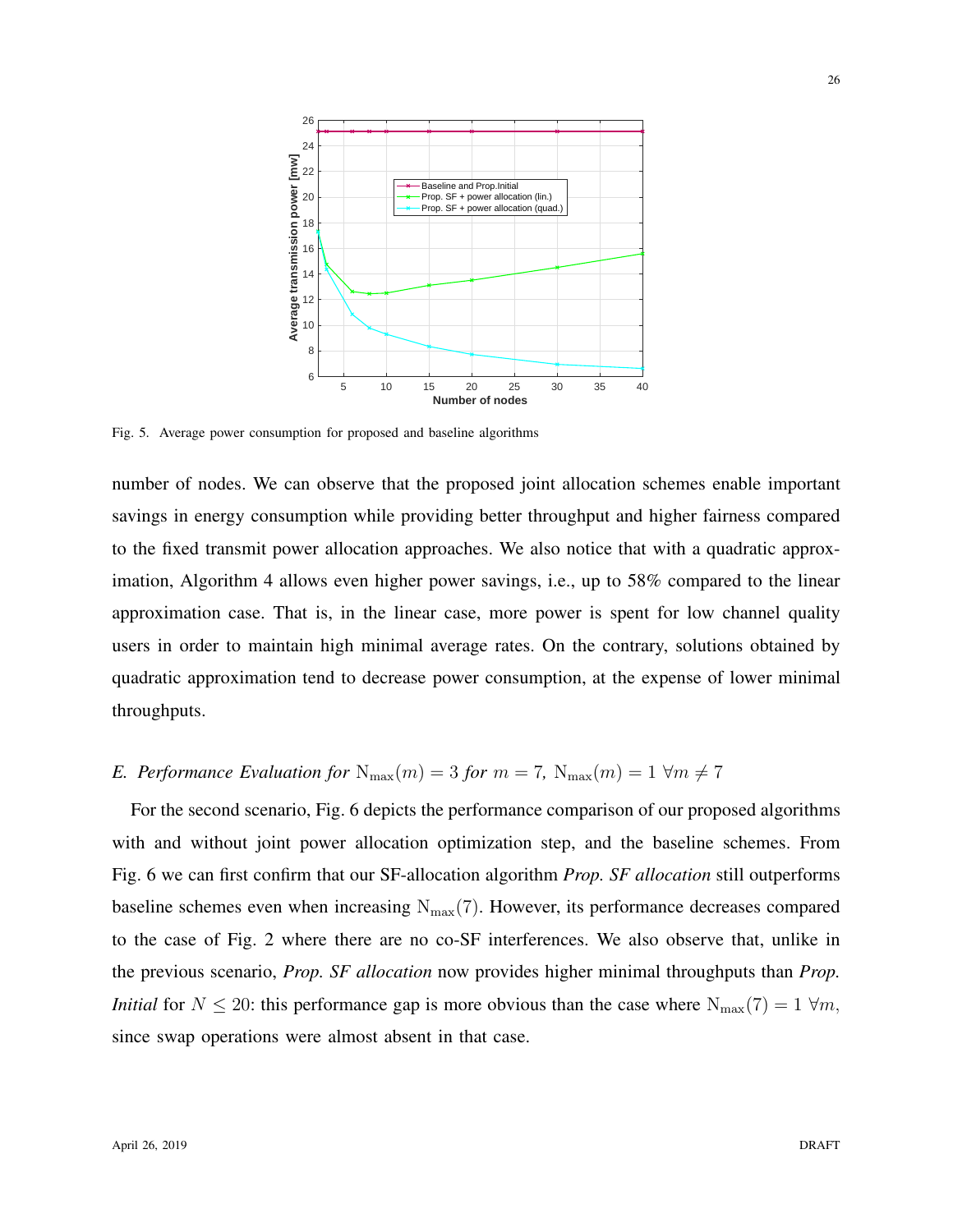

Fig. 6. Minimal short-term average rates for proposed and baseline algorithms



Fig. 7. Average network throughput for proposed and baseline algorithms

Fig. 7 shows the impact of maximizing the minimal short-term average rates on the average network throughput over all end-devices. It can be clearly seen that the highest average network throughput is achieved by our *Prop. SF allocation* for  $N \leq 20$  and that it provides a significant improvement compared to Initial Matching, i.e., *Prop. Initial*. However, with joint power allocation, the proposed schemes have a poorer performance as maintaining a high minimal throughput is very challenging whenever there are both inter-SF and co-SF interferences. Note that the proposed solution with quadratic approximation offers a slightly higher average throughput compared to the linear case.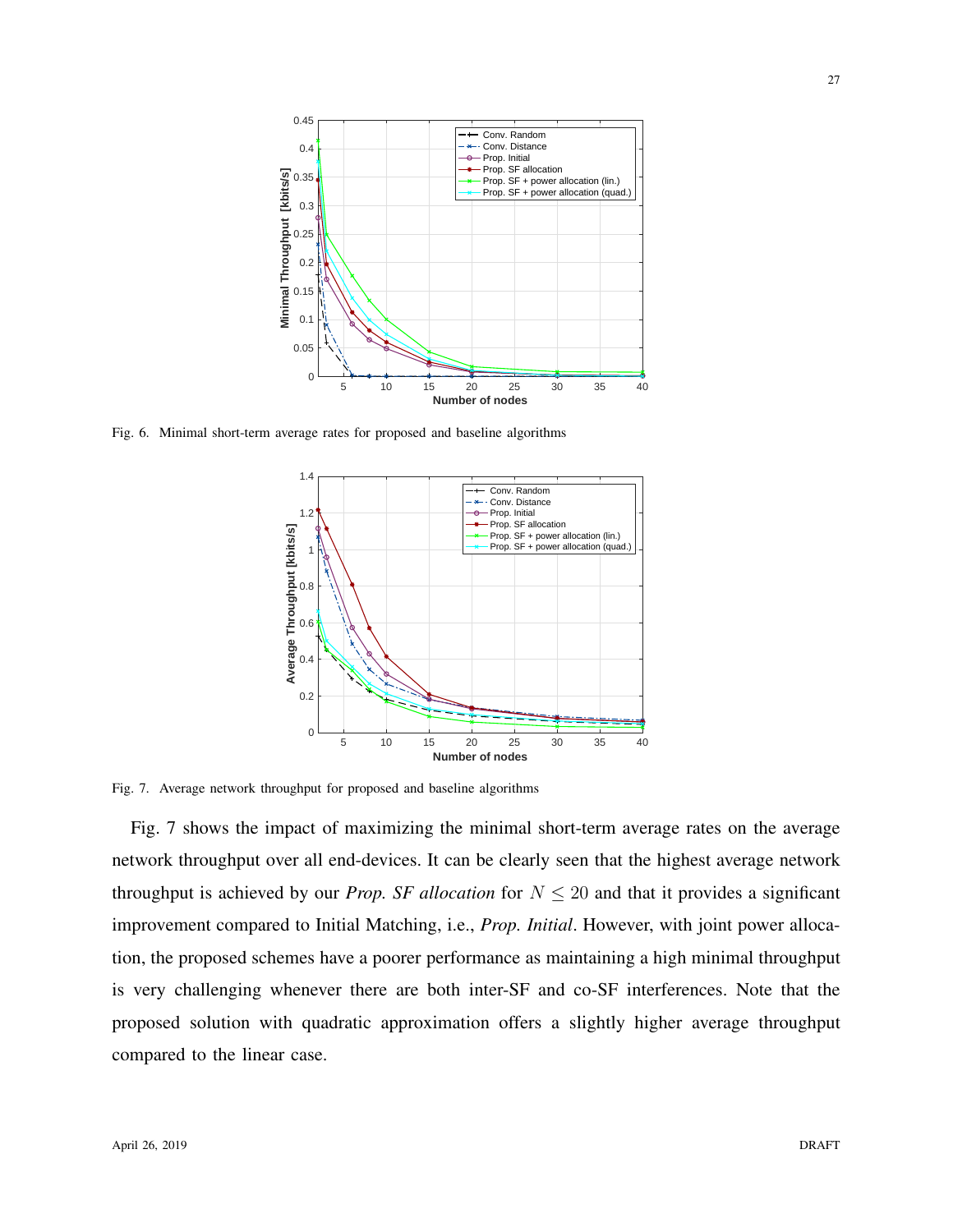

Fig. 8. Jain's fairness metric, proposed and baseline algorithms

From Figure 8, we clearly see that the proposed approaches bring significant performance gains in terms of fairness, which is in line with the gains achieved in terms of minimal throughputs. In addition, the proposed power optimization still enables remarkable fairness improvements, even under both inter-SF and co-SF interferences, with a larger gain for the linear approximation.



Fig. 9. Average power consumption for proposed, proposed with power control and baseline algorithms

Finally, Fig. 9 shows the drastic energy savings offered by our proposed power optimization strategies (up to 37.43%), compared to baseline and proposed SF-allocation only. Similarly to scenario 1, the quadratic approximation offers further power savings compared to the linear approximation case.

Overall, the proposed joint SF assignment and power allocation method provides remarkable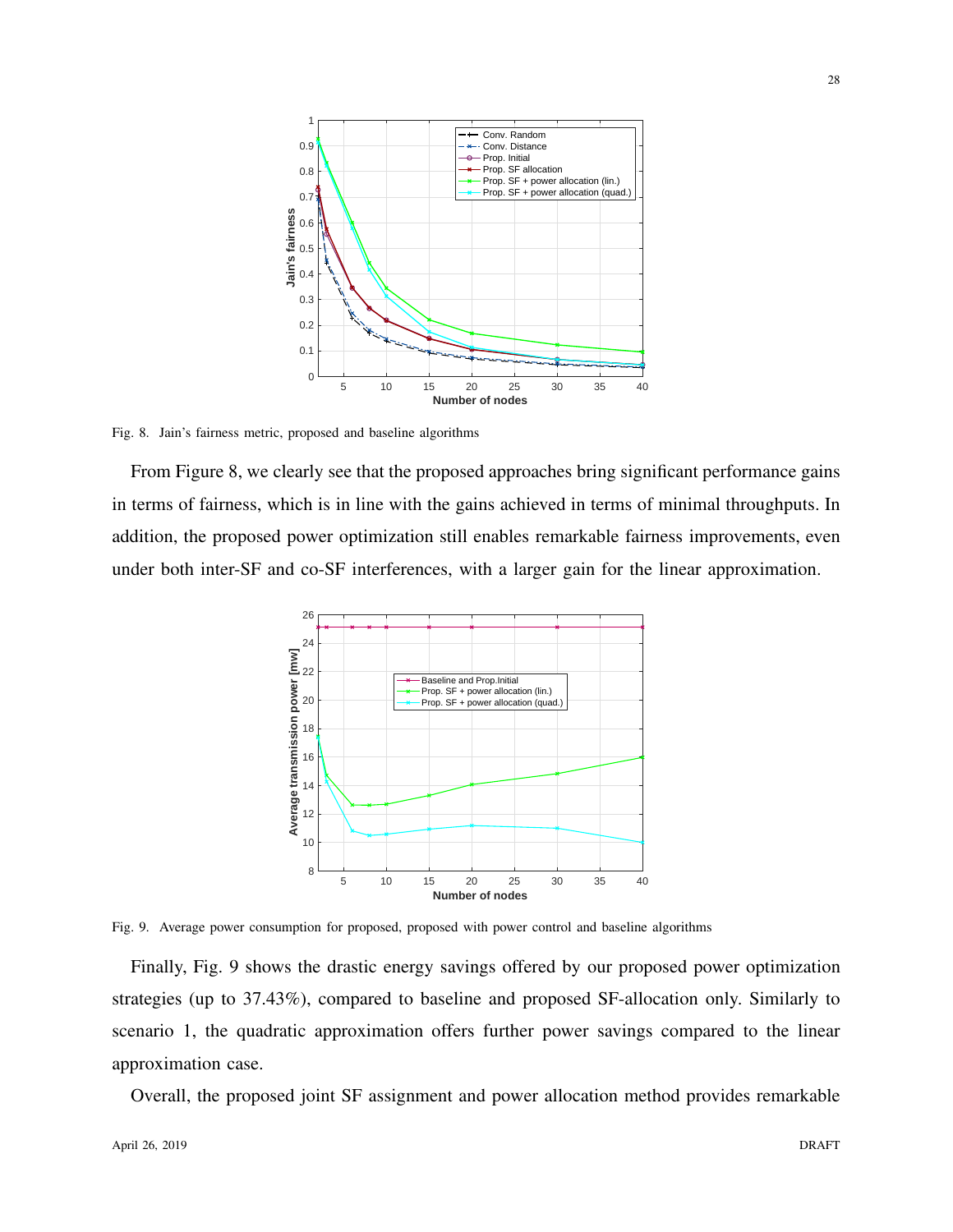performance improvements, jointly in terms of minimal achievable rates, network throughput, fairness, and consumed energy with a limited computational complexity suitable for LoRa gateways.

## VII. CONCLUSION

In this work, we have addressed the issue of network performance enhancement for a LPWAN based on LoRa physical layer, where both impacts of co-SF and inter-SF interferences were included. Focusing on user fairness improvement for uplink communications, the objective was to optimize SFs' assignment and transmit power allocation for maximizing the minimal short-term average user rates, whose expressions are in line with the LoRaWAN specifications by not assuming instantaneous CSIs. The intractability of the joint SF and power allocation problem is tackled by separating it into two subproblems: SF assignment under fixed power, and power allocation under fixed SFs. Simulation results show that, despite severe co-SF and inter-SF interferences, our proposed algorithms outperformed baseline algorithms, jointly in terms of minimal rates, user fairness, and network throughput. Both proposed linear and quadratic approximation approaches to the non-linear feasibility problem for power allocation were shown to provide efficient transmit power solutions, leading to drastic energy savings, while further enhancing minimal throughput and user fairness.

#### ACKNOWLEDGMENTS

This work was supported by the NII Collaborative Research Grant, the NII Grant for the MoU with LIMOS University Clermont Auvergne, and by the Grant-in-Aid for Scientific Research (Kakenhi) no. 17K06453 from the Ministry of Education, Science, Sports, and Culture of Japan.

#### **REFERENCES**

- [1] L. Amichi, M. Kaneko, N. El Rachkidy and A. Guitton, "Spreading Factor Allocation Strategy for LoRa Networks under Imperfect Orthogonality," *to be presented at IEEE ICC*, May 2019.
- [2] Sigfox. Sigfox. [Online]. Available: http//www.sigfox.com
- [3] Ingenu. Ingenu. [Online]. Available: http//www.ingenu.com
- [4] LoRa Alliance. LoRaWAN What is it?, A technical overview of LoRa and LoRaWAN? [Online]. Available: www.lora-alliance.org
- [5] J. Haxhibeqiri, F. Van den Abeele, I. Moerman and J. Hoebeke, "LoRa Scalability: A Simulation Model Based on Interference Measurments," in *Sensors*, May 2017, pp. 1–7.